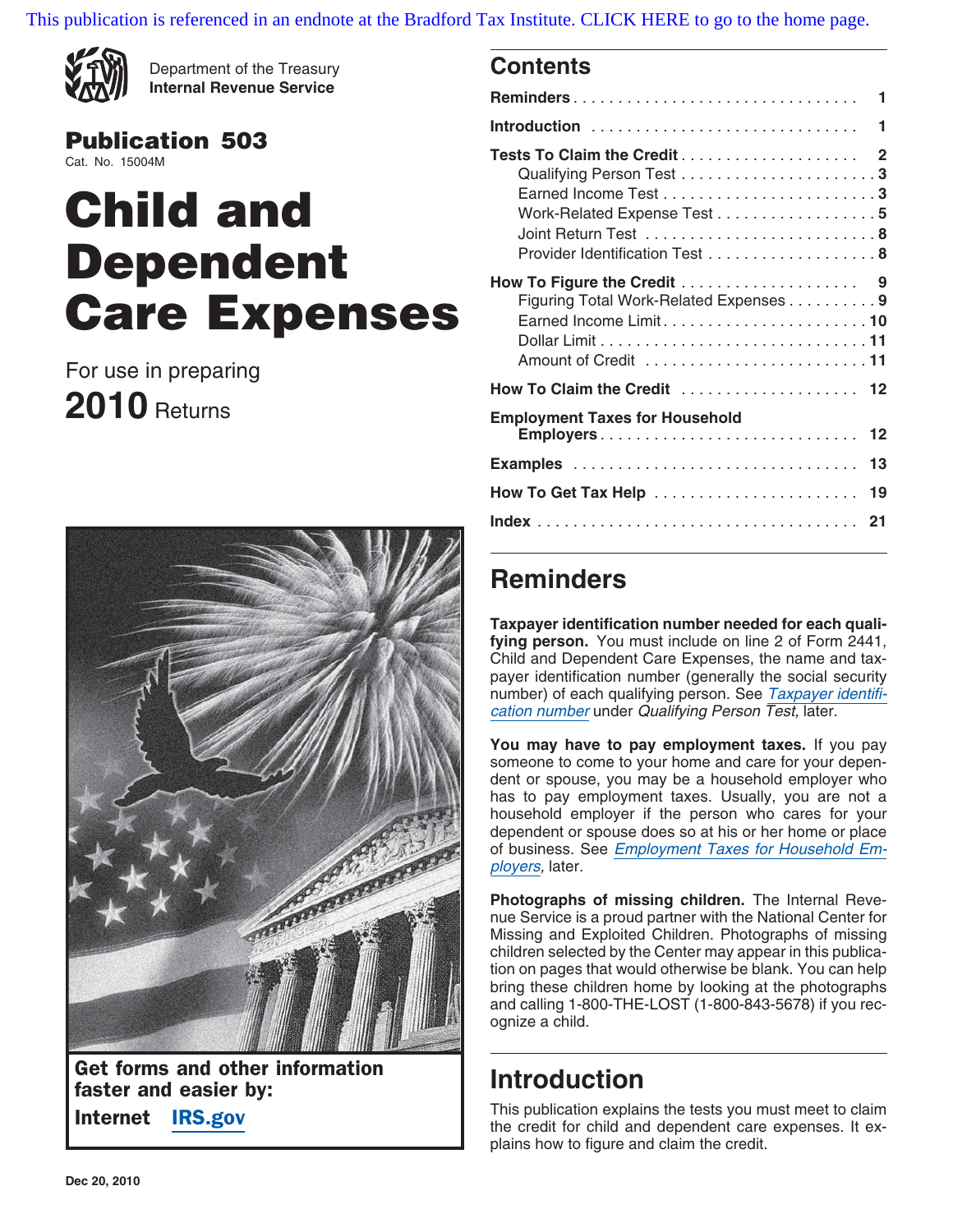You may be able to claim the credit if you pay someone **Form (and Instructions)** to care for your dependent who is under age 13 or for your <br>spouse or dependent who is not able to care for himself or<br>herself. The credit can be up to 35% of your expenses. To **Q Schedule H (Form 1040)** Household Employm herself. The credit can be up to 35% of your expenses. To **□ Schedule H** (Form 1040) Household Employment Amployment Consultively Maxes qualify, you must pay these expenses so you can work or

ment tax rules for household employers. See How To Get Tax Help, near the end of this publica-

care benefits from your employer during the year, you may be able to exclude from your income all or part of them. You must complete Part III of Form 2441 before you can **Tests To Claim the Credit** figure the amount of your credit. See *Dependent Care* Benefits under How To Figure the Credit, later.<br>To be able to claim the credit for child and dependent care

would be helpful if you would include your daytime phone you (and your spouse if filing jointly) can work or lo<br>for work. (See Work-Related Expense Test, later.) humber, including the area code, in your correspondence.

You can email us at *\*taxforms@irs.gov*. (The asterisk 4. You must make payments for child and dependent must be included in the address.) Please put "Publications care to someone you (and your spouse) cannot cla Comment" on the subject line. You can also send us comments from www.irs.gov/formspubs/, select "Com- he or she cannot be your dependent and must be ment on Tax Forms and Publications" under "Information age 19 or older by the end of the year. You cannot about." The contract of the contract of the contract of the contract of the contract of the contract of the contract of the contract of the contract of the contract of the contract of the contract of the contract of the co

Although we cannot respond individually to each com-<br>ment received, we do appreciate your feedback and will a. Your spouse, or

Ordering forms and publications. Visit www.irs.gov/<br>formspubs/ to download forms and publications, call (See Payments to Relatives or Dependents under<br>1-800-829-3676, or write to the address below and receive Work-Related a response within 10 days after your request is received.  $\overline{5}$ . Your filing status must be single, head of household,

**Tax questions.** If you have a tax question, check the 6. You must identify the care provider on your tax re-<br>
formation available on IRS.gov or call 1-800-829-1040. information available on IRS.gov or call 1-800-829-1040. We cannot answer tax questions sent to either of the 7. If you exclude or deduct dependent care benefits above addresses.

- 
- 

- 
- 
- look for work.<br>
This publication also discusses some of the employ-<br>
Certification<br>
Certification

tion, for information about getting these publications and<br> **Dependent care benefits.** If you received any dependent forms.

**Comments and suggestions.** We welcome your com-<br>ments about this publication and your suggestions for<br>future editions.<br>future editions.

- You can write to us at the following address: 1. The care must be for one or more qualifying persons Internal Revenue Service<br>Individual Forms and Publications Branch<br>Individual Forms and Publications Branch<br>Individual Forms and Publications Branch
	- SE:W:CAR:MP:T:I 2. You (and your spouse if filing jointly) must have 1111 Constitution Ave. NW, IR-6526 earned income during the year. (However, see Rule Washington, DC 20224 and the student-spouse or spouse not able to care for self under Earned Income Test, later.)
- We respond to many letters by telephone. Therefore, it 3. You must pay child and dependent care expenses so<br>you (and your spouse if filing jointly) can work or look
	- care to someone you (and your spouse) cannot claim<br>as a dependent. If you make payments to your child,
		-
- consider your comments as we revise our tax products.<br>**b.** The parent of your qualifying person if your quali-<br>fying person is your child and under age 13.
	- Internal Revenue Service qualifying widow(er) with dependent child, or married 1201 N. Mitsubishi Motorway filing jointly. You must file a joint return if you are Bloomington, IL 61705-6613 married, unless an exception applies to you. See Joint Return Test, later.
		-
- amount you exclude or deduct must be less than the **Useful Items** dollar limit for qualifying expenses (generally, \$3,000 You may want to see: if one qualifying person was cared for, or \$6,000 if two or more qualifying persons were cared for). (If **Publication Publication two or more qualifying persons were cared for, the □ 501** Exemptions, Standard Deduction, and Filing amount you exclude or deduct will always be less than the dollar limit, since the total amount you can Information exclude or deduct is limited to \$5,000. See Reduced ❏ **926** Household Employer's Tax Guide Dollar Limit under How To Figure the Credit, later.)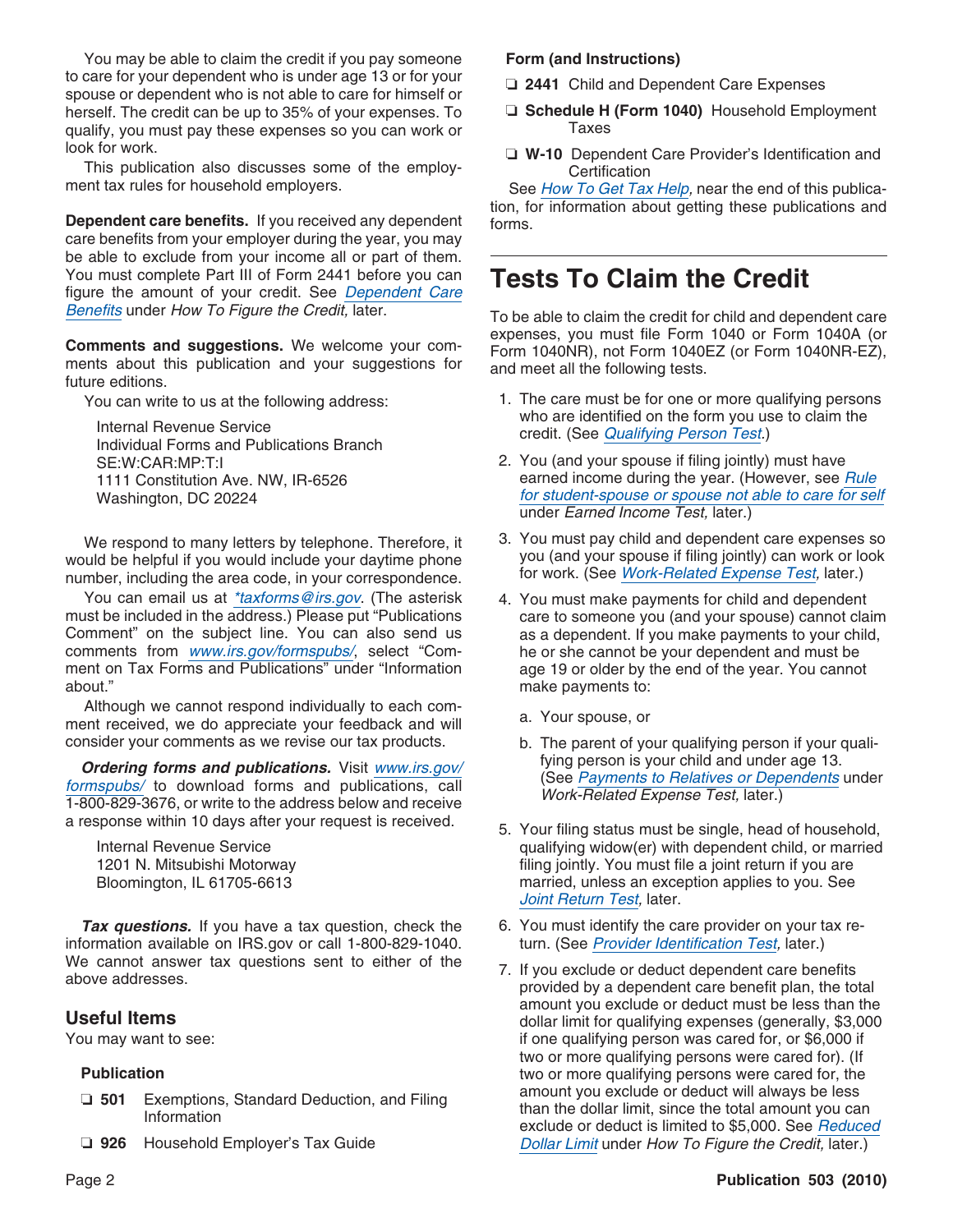## **Qualifying Person Test Taxpayer identification number.** You must include on

- 1. Your qualifying child who is your dependent and who<br>was under age 13 when the care was provided (but<br>see Note later), dent alien who does not have and cannot get a social
- 
- 3. A person who was not physically or mentally able to<br>care for himself or herself, lived with you for more<br>than half the year, and either:<br>than half the year, and either:<br>than half the year, and either:<br>to social security
	-
	- -
		-
		-

Note. If you are divorced or separated, see *Child of* mentally able to care for himself or herself, divorced or separated parents or parents living apart, later, **•** The child received over half of his or her support to determine which parent may treat the child as a qualify-<br>ing person. Who are divorced or legally separated under a de-

**Dependent defined.** A dependent is a person, other than you or your spouse, for whom you can claim an exemption.<br>To be your dependent, a person must be your qualifying and a semption.<br>To be your dependent, a person must b

**Qualifying child.** To be your qualifying child, a child **For the child must live with you for more than half the year and meet** for more than half the year, and other requirements. • The custodial parents of the child's custodial parent. The custodial parent. The custodial

Persons who cannot dress, clean, or feed themselves justed gross income. For details and an exception because of physical or mental problems are considered for a parent who works at night, see Pub. 501.<br>not able to care for themselves. Also, persons who must

**Person qualifying for part of year.** You determine a person's qualifying status each day. For example, if the person for whom you pay child and dependent care ex- **Earned Income Test** penses no longer qualifies on September 16, count only<br>those expenses through September 15. Also see *Yearly* To claim the credit, you (and your spouse if filing jointly)<br>*limit* under *Dollar Limit*, later.

**Birth or death of otherwise qualifying person.** In deter- **Earned income.** Earned income includes wages, salamining whether a person is a qualifying person, a person ries, tips, other taxable employee compensation, and net

These tests are presented in Figure A and are also ex-<br>who was born or died in 2010 is treated as having lived with plained in detail in this publication. you for all of 2010 if your home was the person's home the entire time he or she was alive in 2010.

Your child and dependent care expenses must be for the<br>care of one or more qualifying persons.<br>A qualifying person is:<br>A qualifying person is:<br> $\begin{array}{c} \text{Four return the name and taxpaper identifier number} \\ \text{(generally the social security number)} \\ \text{de qualifying person(s). If the correct information is not shown, the credit may be reduced or disallowed.} \end{array}$ 

dent alien who does not have and cannot get a social 2. Your spouse who was not physically or mentally able security number (SSN), use that person's ITIN. The ITIN is to care for himself or herself and lived with you for entered wherever an SSN is requested on a tax return. If more than half the year, or the alien does not have an ITIN, he or she must apply for<br>one. See Form W-7, Application for IRS Individual Tax-

a. Was your dependent, or **interprettively** ment or immigration status under U.S. law.

b. Would have been your dependent except that: **Adoption taxpayer identification number (ATIN).** If your qualifying person is a child who was placed in your i. He or she received gross income of  $$3,650$  or home for adoption and for whom you do not have an SSN, more, you must get an ATIN for the child. File Form W-7A, ii. He or she filed a joint return, or **Example 20** Application for Taxpayer Identification Number for Pending ii. He or she filed a joint return, or

iii. You, or your spouse if filing jointly, could be<br>claimed as a dependent on someone else's<br>2010 return.<br>2010 return.

- The child was under age 13 or was not physically or
- who are divorced or legally separated under a de-
- The child was in the custody of one or both parents
- **More information.** For more information about who is a<br>dependent or a qualifying child, see Publication 501.<br>**Physically or mentally not able to care for oneself.** Physically or mentally not able to care for oneself. custodial parent is the parent with the higher ad-

not able to care for themselves. Also, persons who must<br>have constant attention to prevent them from injuring<br>themselves or others are considered not able to care for<br>themselves.<br>themselves.<br>divorced or separated parents.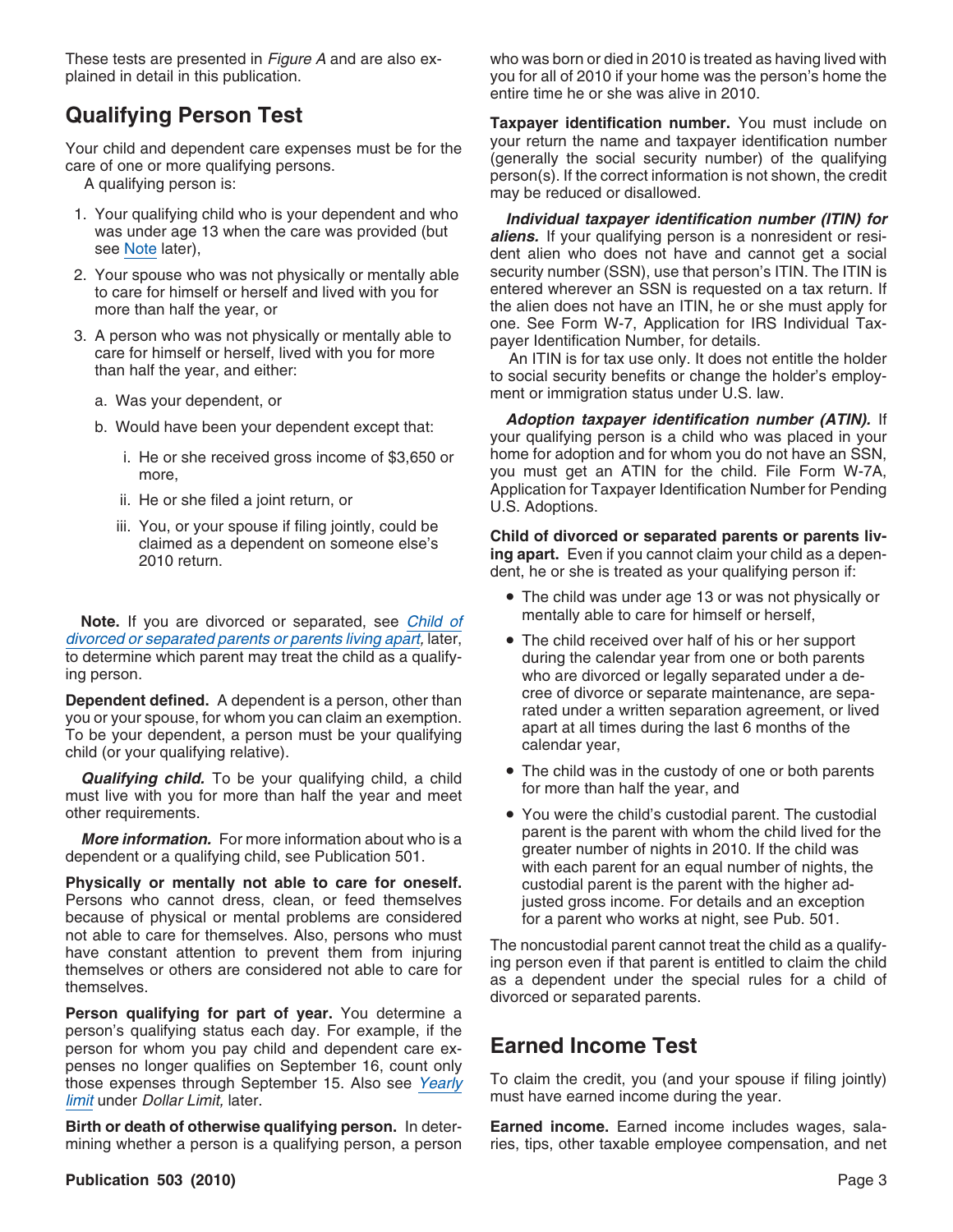



1 This also applies to your spouse, unless your spouse was disabled or a full-time student.

If you had expenses that met the requirements for 2009, except that you did not pay them until 2010, you may be able to claim those expenses in 2010. See Expenses not paid until the following year under How To Figure the Credit.

2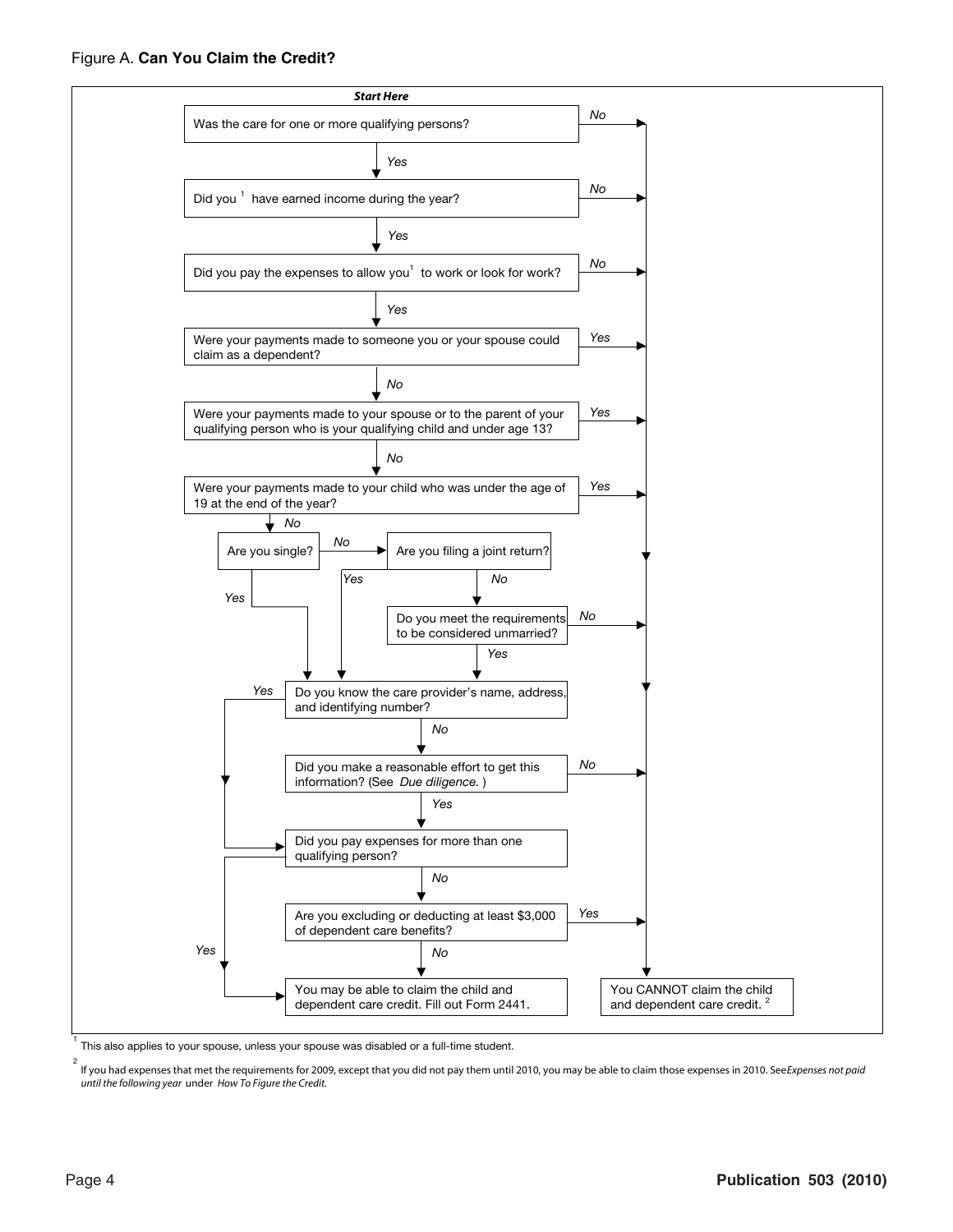earnings from self-employment. When figuring your **What is not earned income?** Earned income does not earned income from self-employment, you must add back include: any self-employed health insurance deduction (Form 1040 • Pensions and annuities, or Form 1040NR, line 29), you subtracted on Schedule SE, line 3. A net loss from self-employment reduces earned • Social security and railroad retirement benefits, income. Earned income also includes strike benefits and any disability pay you report as wages.

Generally, only taxable compensation is included. How-<br>
• Interest and dividends, ever, you can elect to include nontaxable combat pay in  $\bullet$  Unemployment compensation. earned income. If you are filing a joint return and both you<br>and your spouse received nontaxable combat pay, you can<br>Scholarships or fellowship grants, except for those and your spouse received nontaxable combat pay, you can  $\bullet$  Scholarships or fellowship grants, except for those<br>each make your own election. Including this income will eported on Form W-2 and paid to you for teaching each make your own election. Including this income will give you a larger credit only if your (or your spouse's) other or other services, earned income is less than the amount entered on line 3 of<br>
Form 2441, You should figure your aradit both wave and<br>
• Nontaxable workfare payments, Form 2441. You should figure your credit both ways and make the election if it gives you a greater tax benefit. • Child support payments received,



bat pay in earned income when figuring your connected with a U.S. trade or business, or credit for child and dependent care expenses,

even if you choose not to include it in earned income for the any amount rece<br>earned income credit or the exclusion or deduction for earned institution. dependent care benefits.

**Members of certain religious faiths opposed to social self.** Your spouse is treated as having earned income for **security.** This section is for persons who are members of any month that he or she is: certain religious faiths that are opposed to participation in Social Security Act programs and have an IRS-approved 1. A full-time student, or form that exempts certain income from social security and 2. Physically or mentally not able to care for himself or<br>Medicare taxes. These forms are: herself. (Your spouse also must live with you for

- Form 4361, Application for Exemption From more than half the year.)
- Form 4029, Application for Exemption From Social

Each form is discussed in this section in terms of what is treated as having earned income in that month. or is not earned income for purposes of the child and **Full-time student.** You are a full-time student if you are dependent care credit. For information on the use of these enrolled at a school for the number of hours or c forms, see Publication 517, Social Security and Other the school considers full time. You must have been a Information for Members of the Clergy and Religious Work- full-time student for some part of each of 5 calendar

Form 4361. Whether or not you have an approved utive.)

Examples include fees for performing marriages and honoraria for delivering speeches. **Work-Related Expense Test**

**Form 4029.** Whether or not you have an approved work-related only if both of the following are true. Form 4029, all wages, salaries, tips, and other taxable • They allow you (and your spouse if filing jointly) to employee compensation are earned income.

progee compensation are canned income.<br>However, amounts you received as a self-employed work or look for work. individual do not count as earned income. • They are for a qualifying person's care.

- 
- 
- Workers' compensation,
- 
- 
- 
- 
- 
- You can choose to include your nontaxable com-<br>• Income of a nonresident alien that is not effectively
	- Any amount received for work while an inmate in a

**Rule for student-spouse or spouse not able to care for**

- 
- 

Self-Employment Tax for Use by Ministers, Members<br>of Religious Orders and Christian Science Practition-<br>ers, and<br>*Income Limit* under *How To Figure the Credit*, later.<br>*Income Limit* under *How To Figure the Credit*, late

Form 4029, Application for Exemption From Social This rule applies to only one spouse for any one month.<br>Security and Medicare Taxes and Waiver of Bene-<br>fits, for use by members of recognized religious work and are either

enrolled at a school for the number of hours or classes that months during the year. (The months need not be consec-

Form 4361, amounts you received for performing ministe-<br>rial duties as an employee are earned income. This in-<br>cludes wages, salaries, tips, and other taxable employee<br>compensation.<br>However, amounts you received for minist

Any amount you received for work that is not related to<br>your ministerial duties is earned income.<br>to qualify for the credit. Expenses are considered

- 
-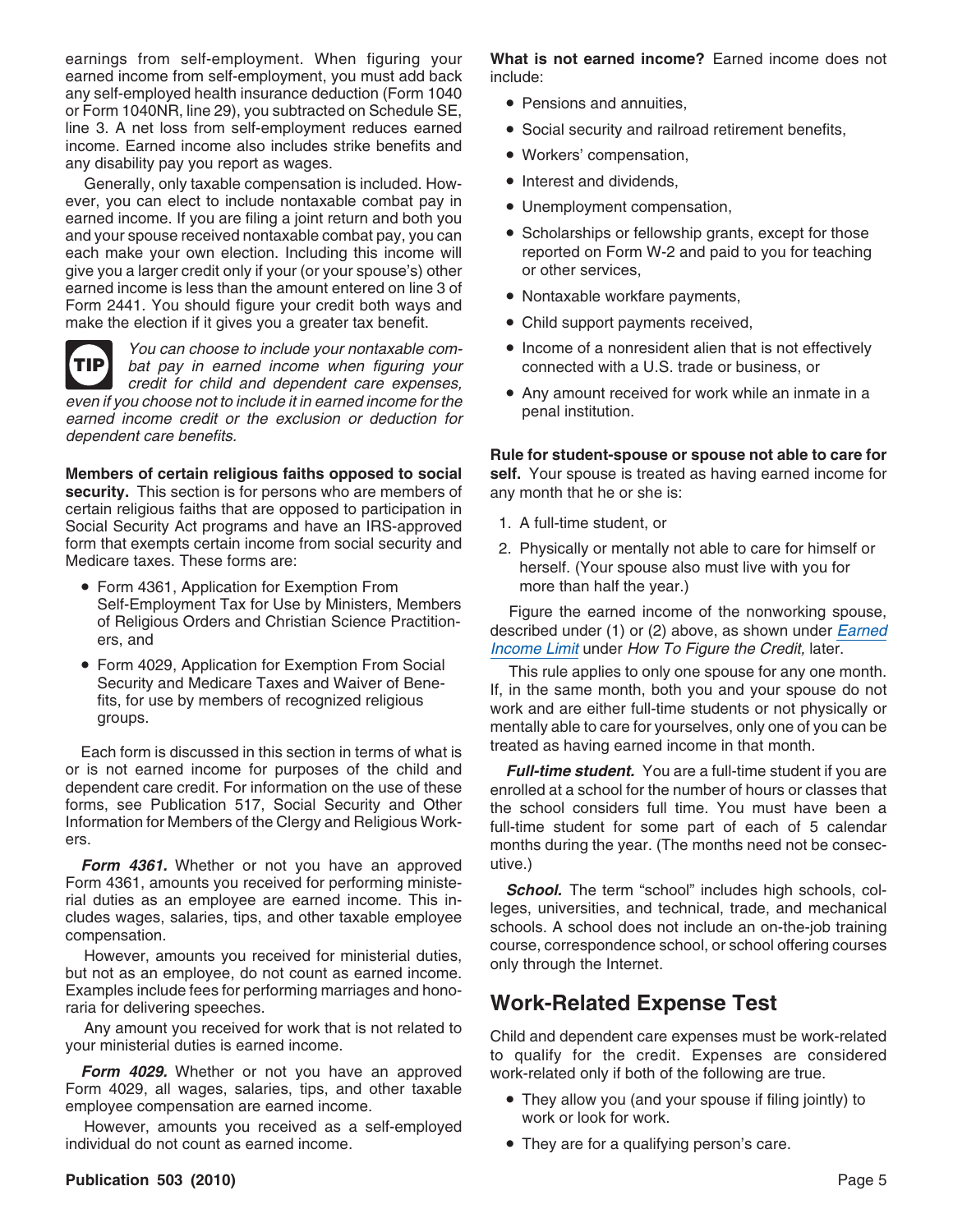To be work-related, your expenses must allow you to work figure your credit including the expenses you paid for days<br>The book for work. If you are married, generally both you and you did not work. Any day when you work at your spouse must work or look for work. Your spouse is a day of work. treated as working during any month he or she is a full-time student or is not physically or mentally able to care for **Example 1.** You work 3 days a week. While you work, himself or herself.<br>Your 6-vear-old child attends a dependent care center.

Your work can be for others or in your own business or which complies with all state and local regulations. You<br>can pay the center \$150 for any 3 days a week or \$250 for

you do not find a job and have no earned income for the week. Your work-related expenses are limited to \$150 a year, you cannot take this credit. See *Earned Income Test*, week. earlier.

cause you had it while you were working. The purpose of except the center does not offer a 3-day option. The entire the expense must be to allow you to work. Whether your \$250 weekly fee may be a work-related expense. expenses allow you to work or look for work depends on the facts. **Care of a Qualifying Person**

**Example 1.** The cost of a babysitter while you and your<br>spouse go out to eat is not normally a work-related ex-<br>pense.<br>You do not have to choose the least expensive way of

**Example 2.** You work during the day. Your spouse<br>works at night and sleeps during the day. You pay for care<br>of your 5-year-old child during the hours when you are<br>working and your spouse is sleeping. Your expenses are<br>con

**Volunteer work.** For this purpose, you are not considered Expenses for household services qualify if part of the to be working if you do unpaid volunteer work or volunteer services is for the care of qualifying persons. See Housework for a nominal salary. The same of the services of the services, later.

**Work for part of year.** If you work or actively look for work<br>
during only part of the period covered by the expenses,<br>
then you must figure your expenses for each day. For<br>
example, if you work all year and pay care exp \$250 a month, your work-related expenses are limited to \$625 (2 $\frac{1}{2}$  months  $\times$  \$250).

**Temporary absence from work.** You do not have to<br>figure your expenses for each day during a short, tempo-<br>rary absence from work, such as for vacation or a minor<br>illness, if you have to pay for care anyway. Instead, you<br>i

**Example.** You pay a nanny to care for your 2-year-old<br>son and 4-year-old daughter so you can work. You be-<br>come ill and miss 4 months of work but receive sick pay.<br>You continue to pay the nanny to care for the children wh

**Part-time work.** If you work part-time, you generally must boarding school expense that is for the care of your child is figure your expenses for each day. However, if you have to a work-related expense. You can count that part of the

**Working or Looking for Work pay for care weekly, monthly, or in another way that in**cludes both days worked and days not worked, you can you did not work. Any day when you work at least 1 hour is

nself or herself.<br>Your work can be for others or in your own business or bushich complies with all state and local regulations. You can pay the center \$150 for any 3 days a week or \$250 for Work also includes actively looking for work. However, if 5 days a week. Your child attends the center 5 days a

An expense is not considered work-related merely be- *Example 2.* The facts are the same as in Example 1

**Education.** Expenses for a child in nursery school,

circumstances. *Example 1.* You take your 3-year-old child to a nursery

sence, and your expenses are not considered<br>*Example 2.* You place your 10-year-old child in a board-<br>ing school so you can work full time. Only the part of the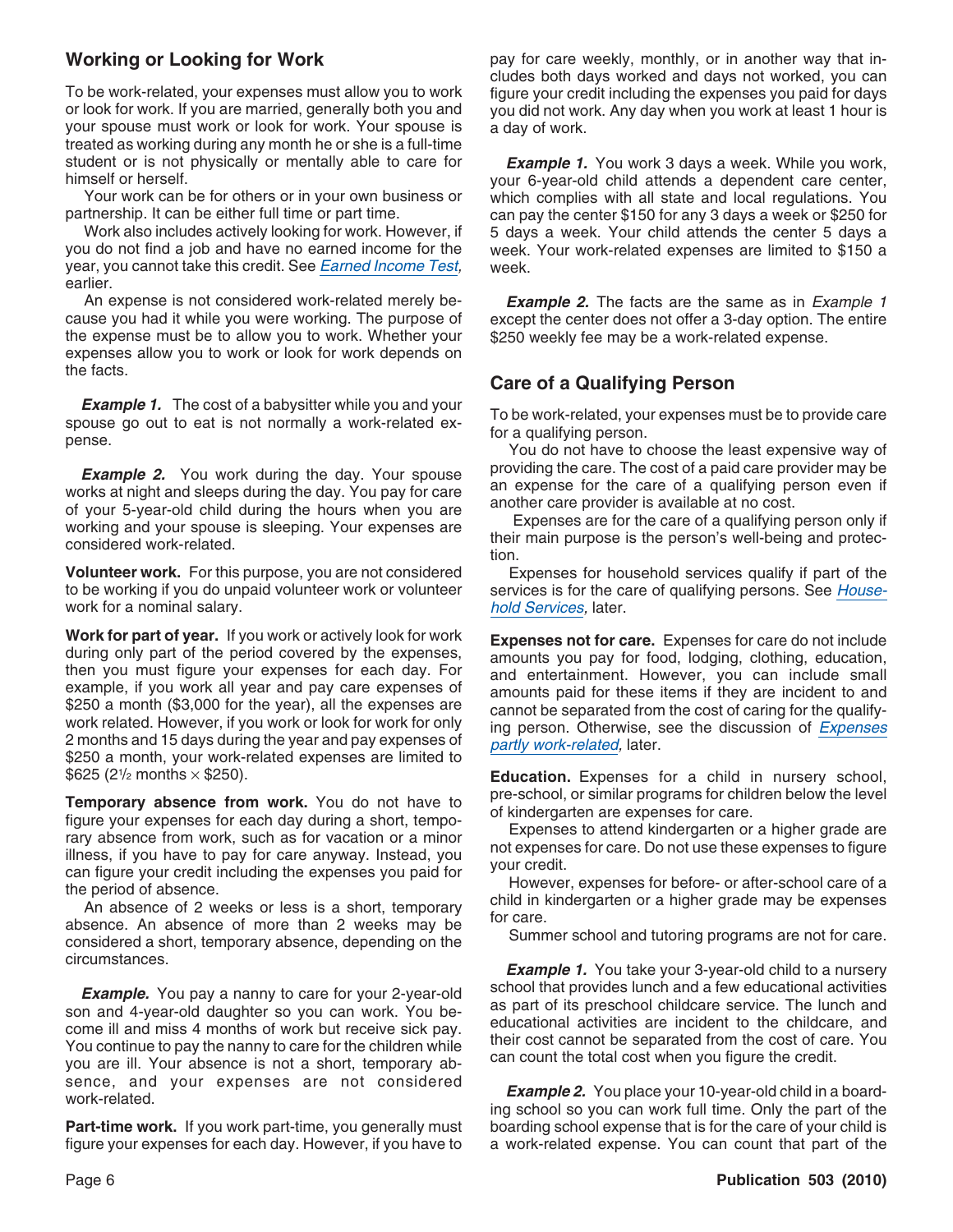expense in figuring your credit if it can be separated from *Housekeeper.* In this publication, the term housethe cost of education. You cannot count any part of the keeper refers to any household employee whose services amount you pay the school for your child's education. include the care of a qualifying person.

**Care outside your home.** You can count the cost of care **Expenses partly work-related.** If part of an expense is provided outside your home if the care is for your depen-<br>dent under age 13, or any other qualifying person who gualifying person) and part is for other purposes, you have dent under age 13, or any other qualifying person who qualifying person) and part is for other purposes, you have<br>The regularly spends at least 8 hours each day in your home. To divide the expense. To figure your credit, c

**Dependent care center.** You can count care provided part that is work-related. However, you do not have to outside your home by a dependent care center only if the divide the expense if only a small part is for other purp

The cost of sending your child to a day camp may be a 15-year-old child who is not a qualifying person, because<br>work-related expense, even if the camp specializes in a the expense is also partly for the care of your 9-year

son to or from a place where care is provided, that trans-

Fees and deposits. Fees you paid to an agency to get the<br>services of a care provider, deposits you paid to an agency<br>or pre-school, application fees, and other indirect ex-<br>penses are work-related expenses if you have to p

**Example 2.** You placed a deposit with a pre-school to Taxes for Household Employers, later. reserve a place for your 3-year-old child. You later sent your child to a different pre-school and forfeited the de- **Payments to Relatives or Dependents** posit. The forfeited deposit is not for care and so is not a work-related expense. You can count work-related payments you make to rela-

1. A dependent for whom you (or your spouse if filing Expenses you pay for household services meet the jointly) can claim an exemption, work-related expense test if they are at least partly for the well-being and protection of a qualifying person. 2. Your child who was under age 19 at the end of the

**Definition.** Household services are ordinary and usual services done in and around your home that are necessary<br>to run your home. They include the services of a house-<br>keeper, maid, or cook. However, they do not include t

## **Publication 503 (2010)** Page 7

to divide the expense. To figure your credit, count only the

center complies with all state and local regulations, if any,<br>
that apply to these centers.<br>
A dependent care center is a place that provides care<br>
for more than six persons (other than persons who live<br>
for more than six camp is not considered a work-related expense.<br>The cost of sending your child to a day camp may be a 15-year-old child who is not a qualifying person, because the expense is also partly for the care of your 9-year-old particular activity, such as computers or soccer. child, who is a qualifying person. However, the dollar limit (discussed later) is based on one qualifying person, not **Transportation.** If a care provider takes a qualifying per- two.

portation is for the care of the qualifying person. This **Meals and lodging provided for housekeeper.** If you<br>includes transportation by bus, subway, taxi, or private car.<br>However, transportation not provided by a care pro

**Example 1.** You paid a fee to an agency to get the **Taxes paid on wages.** The taxes you pay on wages for services of the nanny who cares for your 2-year-old daugh-<br>ter while you work. The fee you paid is a work-related wo

tives who are not your dependents, even if they live in your home. However, do not count any amounts you pay to: **Household Services**

- 
- year, even if he or she is not your dependent,
- 
-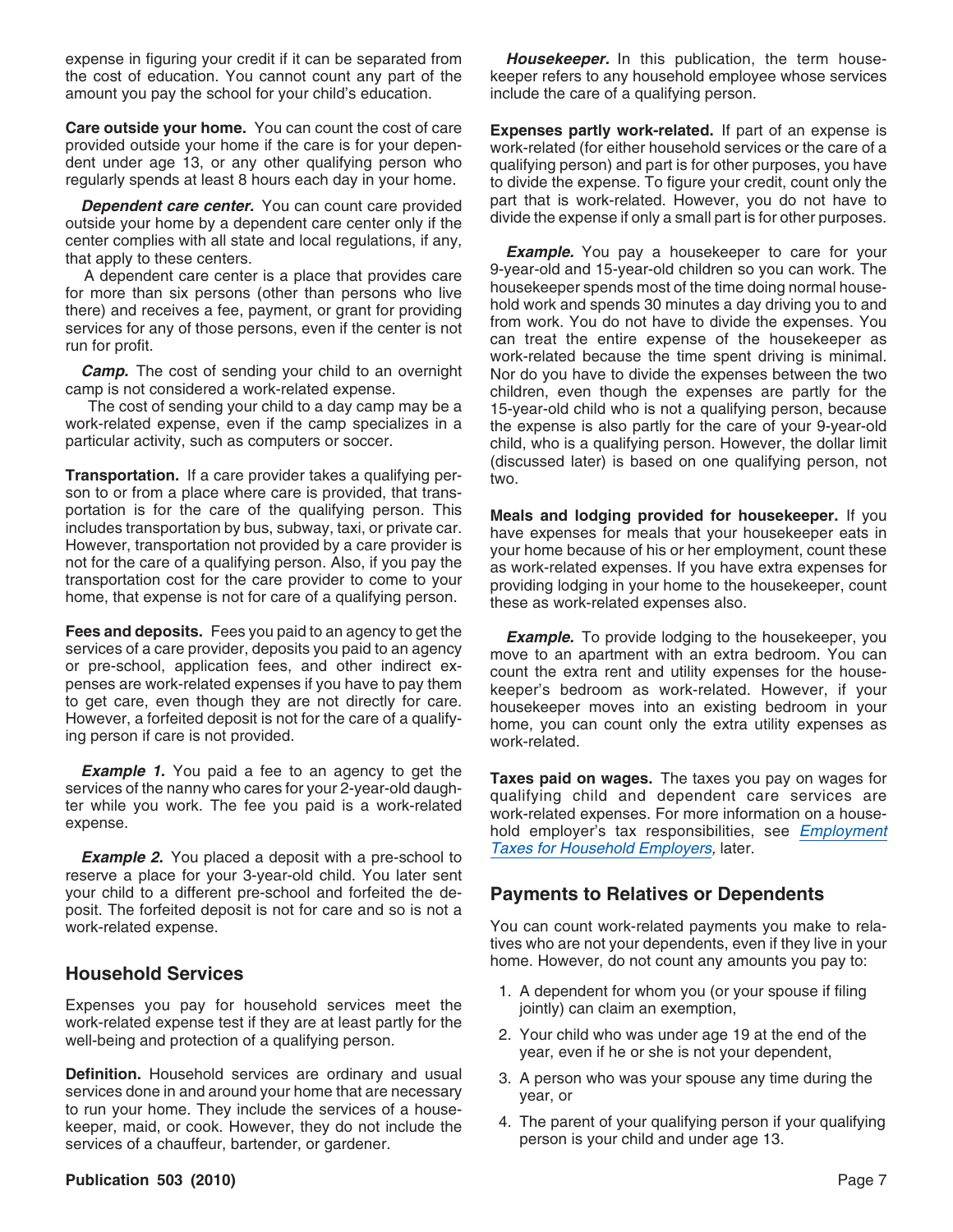the credit. However, if you are legally separated or living apart from your spouse, you may be able to file a separate Due diligence (discussed later) in trying to furnish the return and still take the credit. return and still take the credit.

**Legally separated.** You are not considered married if you **Getting the information.** You can use Form W-10, Deare legally separated from your spouse under a decree of pendent Care Provider's Identification and Certification, to divorce or separate maintenance. You are eligible to take request the required information from the care provider. If the credit on a separate return. you do not use Form W-10, you can get the information

apply. The provider's social security card, and the provider's social security card,

- 
- 2. Your home is the home of a qualifying person for<br>more than half the year.<br>3. A copy of the statement furnished by your employer
- 
- 4. Your spouse does not live in your home for the last 6 4. A letter or invoice from the provider if it shows the months of the year.

**Costs of keeping up a home**. The costs of keeping up<br>a home normally include property taxes, mortgage inter-<br>est, rent, utility charges, home repairs, insurance on the<br>home, and food eaten at home.<br>The costs of keeping up

you do not remarry before the end of the year, you gener-<br>ally must file a joint return to take the credit. If you do penalized if they do not provide this information to you or if ally must file a joint return to take the credit. If you do penalized if they do not provide this remarry before the end of the year, the credit can be they provide incorrect information. remarry before the end of the year, the credit can be claimed on your deceased spouse's own return.

You must identify all persons or organizations that provide Statement" in the columns calling for the information you care for your child or dependent. Use Part I of Form 2441 do not have. Then attach a statement explaining that you<br>requested the information from the care provider, but the

- 
- 
- 

cation number is his or her social security number or "LAFCP" (Living Abroad Foreign Care Provider) in the individual taxpayer identification number. If the care pro- space for the care provider's taxpayer identification numvider is an organization, then it is the employer identifica- ber. tion number (EIN).

number if the care provider is a tax-exempt organization filing Form 2441 only to report taxable income in Part III, (such as a church or school). In this case, enter enter "none" in line 1, column (a).

**Joint Return Test** Tax-Exempt" in the space where the tax form calls for the number.

Generally, married couples must file a joint return to take If you cannot provide all of the information or the infor-<br>the credit. However, if you are legally separated or living mation is incorrect, you must be able to sh

**Married and living apart.** You are not considered mar-<br>ried and are eligible to take the credit if all the following<br>form W-10, including:

- 
- 1. You file a return apart from your spouse.<br>2. A copy of the provider's completed Form W-4, Em-<br>ployee's Withholding Allowance Certificate, if he or
- 3. You pay more than half the cost of keeping up your if the provider is your employer's dependent care home for the year.
	-



ments for clothing, education, medical treatment, vaca-<br>tions, life insurance, transportation, or mortgage principal.<br>They also do not include the purchase, permanent im-<br>provement, or replacement of property. For example,

**Death of spouse.** If your spouse died during the year and provider's completed Form W-10 or one of the other vour do not remarry before the end of the year you gener. Sources of information listed earlier. Care providers

**Provider refusal.** If the provider refuses to give you the identifying information, you should report whatever infor-**Provider Identification Test** mation you have (such as the name and address) on the form you use to claim the credit. Enter "See Attached requested the information from the care provider, but the **Information needed.** To identify the care provider, you provider did not give you the information. Be sure to enter<br>must give the provider's: The statement will show that you used due diligence in trying to furnish the necessary information. 1. Name,

2. Address, and **U.S. citizens and resident aliens living abroad.** If you are living abroad, your care provider may not have, and<br>may not be required to get, a U.S. taxpayer identification If the care provider is an individual, the taxpayer identifi- number (for example, an SSN or an EIN). If so, enter

You do not have to show the taxpayer identification **Note.** If you do not have any care providers and you are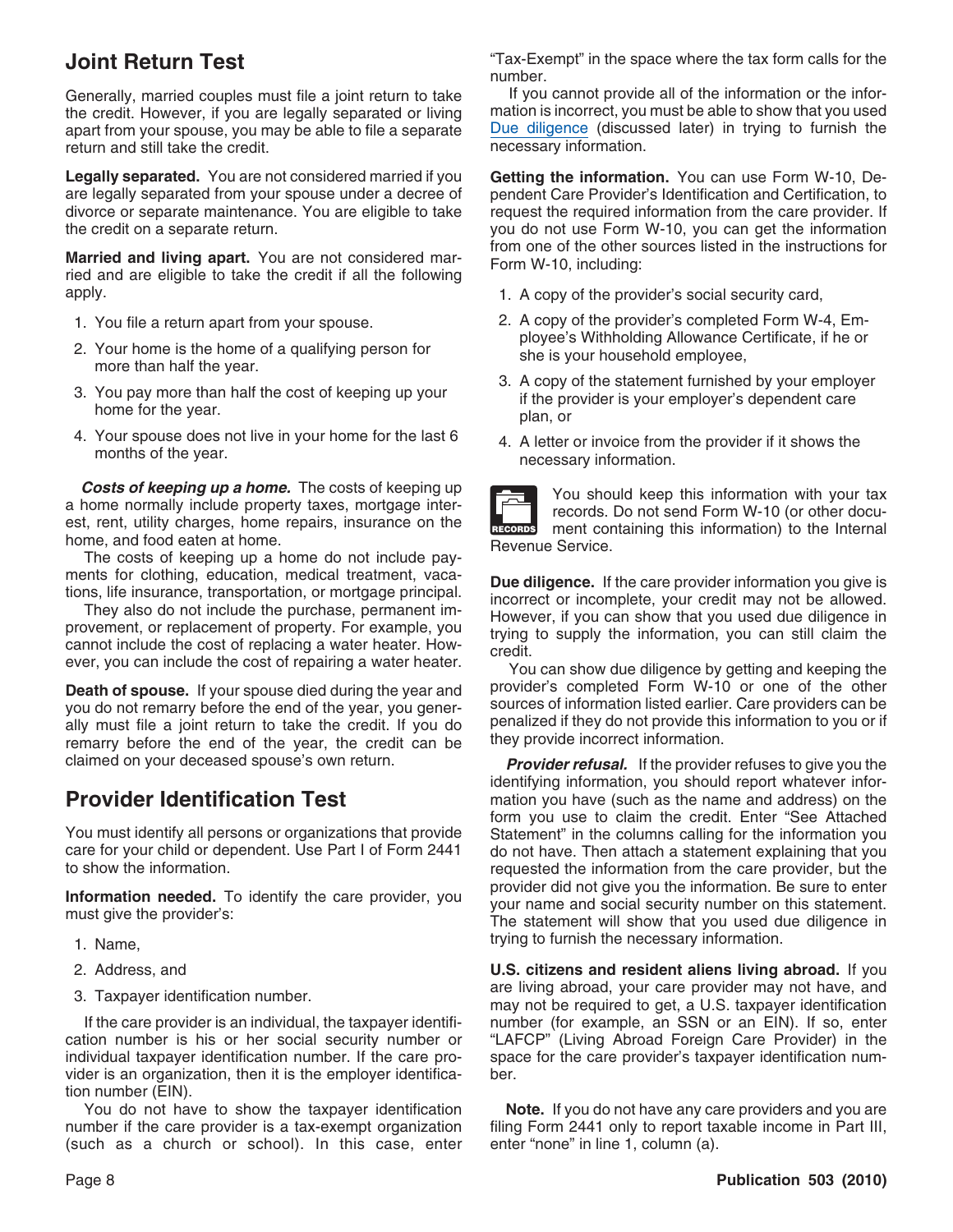## **How To Figure the Credit** If you receive dependent care benefits, your dollar limit for

Your credit is a percentage of your work-related expenses.<br>
Your expenses are subject to the earned income limit and<br>
the dollar limit. The percentage is based on your adjusted<br>
gou may be able to take an exclusion or dedu

# **Figuring Total Work-Related <b>Concretent** clude:

To figure the credit for 2010 work-related expenses, count<br>only those you paid by December 31, 2010.<br>2. The fair market value of care in a daycare facility

provided or sponsored by your employer, and **Expenses prepaid in an earlier year.** If you pay for services before they are provided, you can count the pre- 3. Pre-tax contributions you made under paid expenses only in the year the care is received. Claim paid expenses only in the year the care is received. Claim the expenses for the later year as if they were actually paid Your salary may have been reduced to pay for these<br>in that later year. benefits. If you received benefits as an employee, they

count 2009 expenses that you paid in 2010 as work-related fits you received as a partner should be shown<br>In box 1300 oxpenses for 2010, You may be able to claim an additional your Schedule K-1 (Form 1065) with code expenses for 2010. You may be able to claim an additional your Schedule K-1 (Form 1065) with code O.<br>Credit for them on your 2010 return, but you must figure it. Enter the amount of these benefits on Form 2441, line credit for them on your 2010 return, but you must figure it<br>separately. See Payments for prior year's expenses under 12. Amount of Credit, later.



of your child and dependent care expenses, you cannot get an exclusion from wages. Instead, you would get a<br>Count the expenses that are reimbursed as work-related deduction on Form 1040. Schedule C. line 14: Schedule E expenses. line 18 or 28; or Schedule F, line 17. To claim the deduc-

You are reimbursed \$2,000 by a state social services smallest of: agency. You can use only \$1,000 to figure your credit.<br>1. The total amount of dependent care benefits you

**Medical expenses.** Some expenses for the care of quali-<br>fying persons who are not able to care for themselves may 2. The total amount of qualified expenses you incurred fying persons who are not able to care for themselves may 2. The total amount of qualify as work-related expenses and also as medical during the year, qualify as work-related expenses and also as medical expenses. You can use them either way, but you cannot  $\qquad$  3. Your earned income, use the same expenses to claim both a credit and a medical expense deduction. The state of the state and state  $\frac{1}{2}$  at  $\frac{1}{2}$  Your spouse's earned income, or

If you use these expenses to figure the credit and they  $\qquad 5.$  \$5,000 (\$2,500 if married filing separately). are more than the earned income limit or the dollar limit, discussed later, you can add the excess to your medical **Figuring earned income.** The definition of earned inexpenses. However, if you use your total expenses to come for the exclusion or deduction is the same as the figure vour medical expense deduction, you cannot use definition used when figuring the credit except that: figure your medical expense deduction, you cannot use any part of them to figure your credit. For information on medical expenses, see Publication 502, Medical and Den-<br>
not include any dependent care benefits you receive,<br>
and



Amounts excluded from your income under your • You can elect to include nontaxable combat pay in be used to claim a medical expense deduction.

## **Dependent Care Benefits**

**Dependent care benefits.** Dependent care benefits in-

- **Expenses** Expenses
	-
	-

should be shown in box 10 of your Form W-2, Wage and **Expenses not paid until the following year.** Do not Tax Statement. See *Statement for employee*, later. Bene-<br>count 2009 expenses that you paid in 2010 as work-related fits you received as a partner should be shown in box

If you had expenses in 2010 that you did not pay pendent care benefits under a qualified plan, you may be until 2011, you cannot count them when figuring able to exclude these benefits from your income. Your your 2010 credit. You may be able to claim  $a$  employer can tell you whether your benefit plan qualifies. credit for them on your 2011 return. To claim the exclusion, you must complete Part III of Form 2441. You cannot use Form 1040EZ.

**Expenses reimbursed.** If a state social services agency and receive benefits from a qualified dependent care benefit plan, you are treated as pays you a nontaxable amount to reimburse you for some both employer and employ deduction on Form 1040, Schedule C, line 14; Schedule E, tion, you must use Form 2441.

**Example.** You paid work-related expenses of \$3,000. The amount you can exclude or deduct is limited to the

- 
- 
- 
- 
- 

- Earned income for the exclusion or deduction does
- employer's dependent care benefits plan cannot earned income for the exclusion or deduction even if you did not choose to include it in earned income for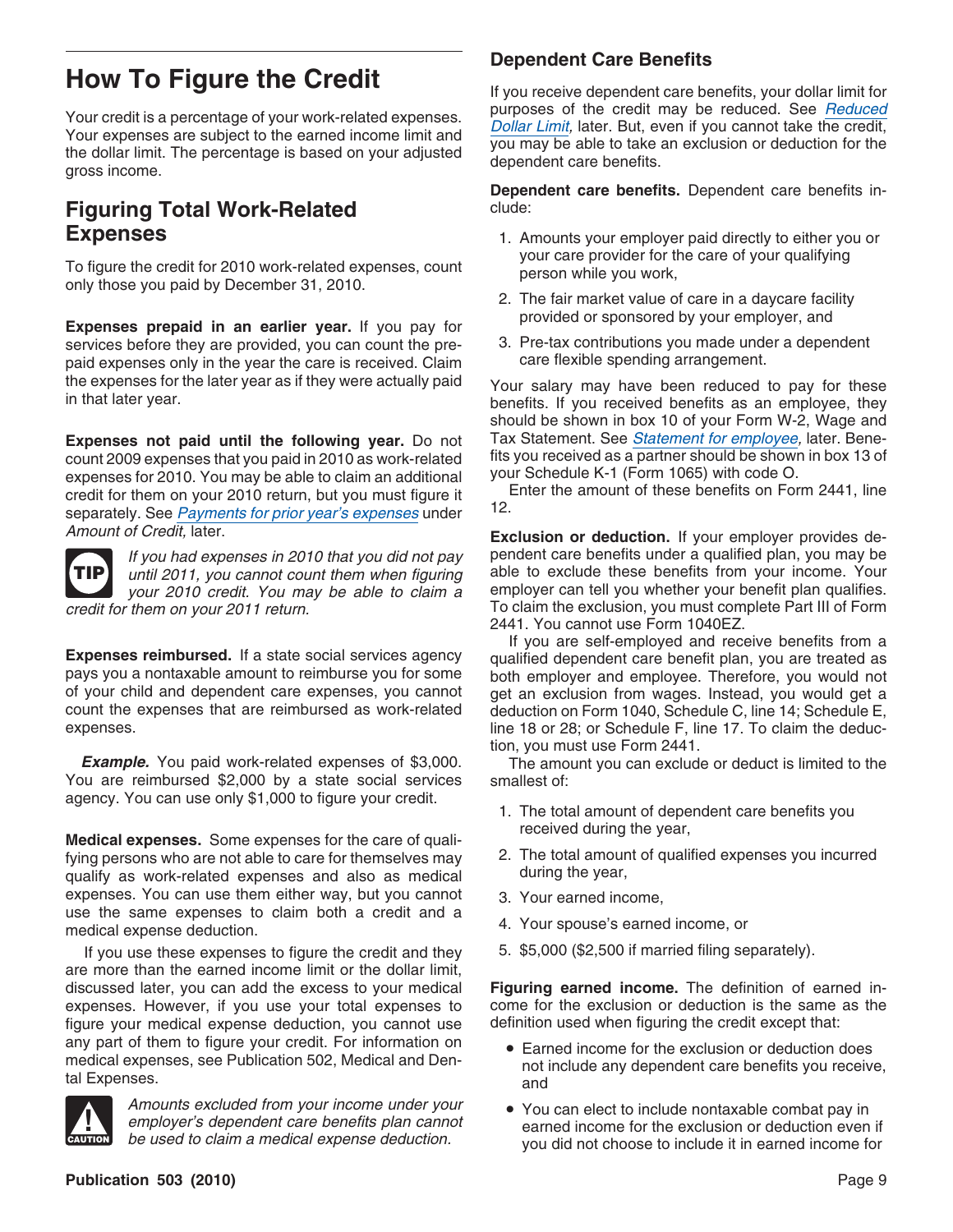total amount of dependent care benefits provided to you *Clergy or church employee.* If you are a member of during the year under a qualified plan. Your employer will the clergy or a church employee, see the instructions for also include any dependent care benefits over \$5,000 in Form 2441 for details. your wages shown on your Form W-2 in box 1. *Statutory employee.* If you filed Schedule C or C-EZ to

- 
- 2. Reduces the dollar limit, discussed later. The net loss from self-employment.

- 
- 



earned income for the entire year, even if you

**Example.** You remarried on December 3. Your earned<br>income. His or her seared income for each month is con-<br>income for the year was \$18,000. Your new spouse's<br>earned income for the year was \$2,000. You paid<br>work-related ex 5-year-old child and qualified to claim the credit. The amount of expenses you use to figure your credit cannot month, use the higher of \$250 (or \$500) or his or her actual<br>he more than \$2,000 (the smaller of your earned income or earned income for that month. be more than \$2,000 (the smaller of your earned income or that of your spouse).

for purposes of the earned income limit. Use only your *Both spouses qualify.* If, in the same month, both you income in figuring the earned income limit. and your spouse are either full-time students or not able to

**Surviving spouse.** If your spouse died during the year care for yourselves, only one spouse can be considered to<br>and you file a joint return as a surviving spouse, you are not<br>considered married for purposes of the earned considered married for purposes of the earned income *Example.* Jim works and keeps up a home for himself limit. Use only your income in figuring the earned income and his wife Sharon. Because of an accident, Sharon is not

clude your net earnings in earned income. For purposes of Jim and Sharon's earned income limit is the smallest of the child and dependent care credit, net earnings from the following amounts.<br>
self-employment generally means the amount from Sched-<br>
ule SF (either Section A or Section B) line 3 minus any Jim and Sharon's Eamed Income L ule SE (either Section A or Section B), line 3, minus any deduction for self-employment tax on Form 1040, line 27. 1) Work-related expenses Jim paid ...............\$ 3,300

the credit for child and dependent care expenses or You must also add back any self-employed health insurthe earned income credit. The same credit of the earned income credit. The same control of Form 1040 or Form 1040NR, line 29), you subtracted on Schedule SE, line 3. Include your **Statement for employee.** Your employer must give you a self-employment earnings in earned income, even if they are less than \$400 and you did not file Schedule SE.<br>Form W-2 (or similar statement), showing in box 10 the

**Effect of exclusion.** If you exclude dependent care bene-<br>fits from your income, the amount of the excluded benefits:<br>or C-EZ.

1. Is not included in your work-related expenses, and *Net loss.* You must reduce your earned income by any

*Optional method if earnings are low or a net loss.* If **Earned Income Limit Earned Income Limit Earned Income Limit** have a net loss, you may be able to figure your net The amount of work-related expenses you use to figure earnings by using an optional method instead of the regu-<br>Iar method. Get Publication 334, Tax Guide for Small lar method. Get Publication 334, Tax Guide for Small your credit cannot be more than: Business, for details. If you use an optional method to 1. Your earned income for the year, if you are single at figure net earnings for self-employment tax purposes, inthe end of the year, or clude those net earnings in your earned income for this 2. The smaller of your or your spouse's earned income<br>for the year, if you are married at the end of the year.<br>Form 1040, line 27, from the total of the amounts on<br>Schedule SE, Section B, lines 3 and 4b, to figure your net Earned income for the purposes of figuring the credit is earnings. You must also add back any self-employed defined under *Earned Income Test*, earlier. <br>health insurance deduction (Form 1040 or Form 1040NR, health insurance deduction (Form 1040 or Form 1040NR, For purposes of item (2), use your spouse's line 29), you subtracted on Schedule SE, line 3.

were married for only part of the year. **Student-spouse or spouse not able to care for self.** Your spouse who is either a full-time student or not able to

Spouse qualifies for part of month. If your spouse is a **Separated spouse.** If you are legally separated or mar-<br>ried and living apart from your spouse (as described under<br>Joint Return Test, earlier), you are not considered married<br>Joint Return Test, earlier), you are not consi

able to care for herself for 11 months during the tax year.

**Community property laws.** Disregard community prop-<br> **Community property laws** when you figure earned income for this credit<br>
expenses for Sharon's care. These expenses also qualify erty laws when you figure earned income for this credit. expenses for Sharon's care. Their adjusted gross income is<br>as medical expenses. Their adjusted gross income is **Self-employment earnings.** If you are self-employed, in- \$29,000 and the entire amount is Jim's earned income.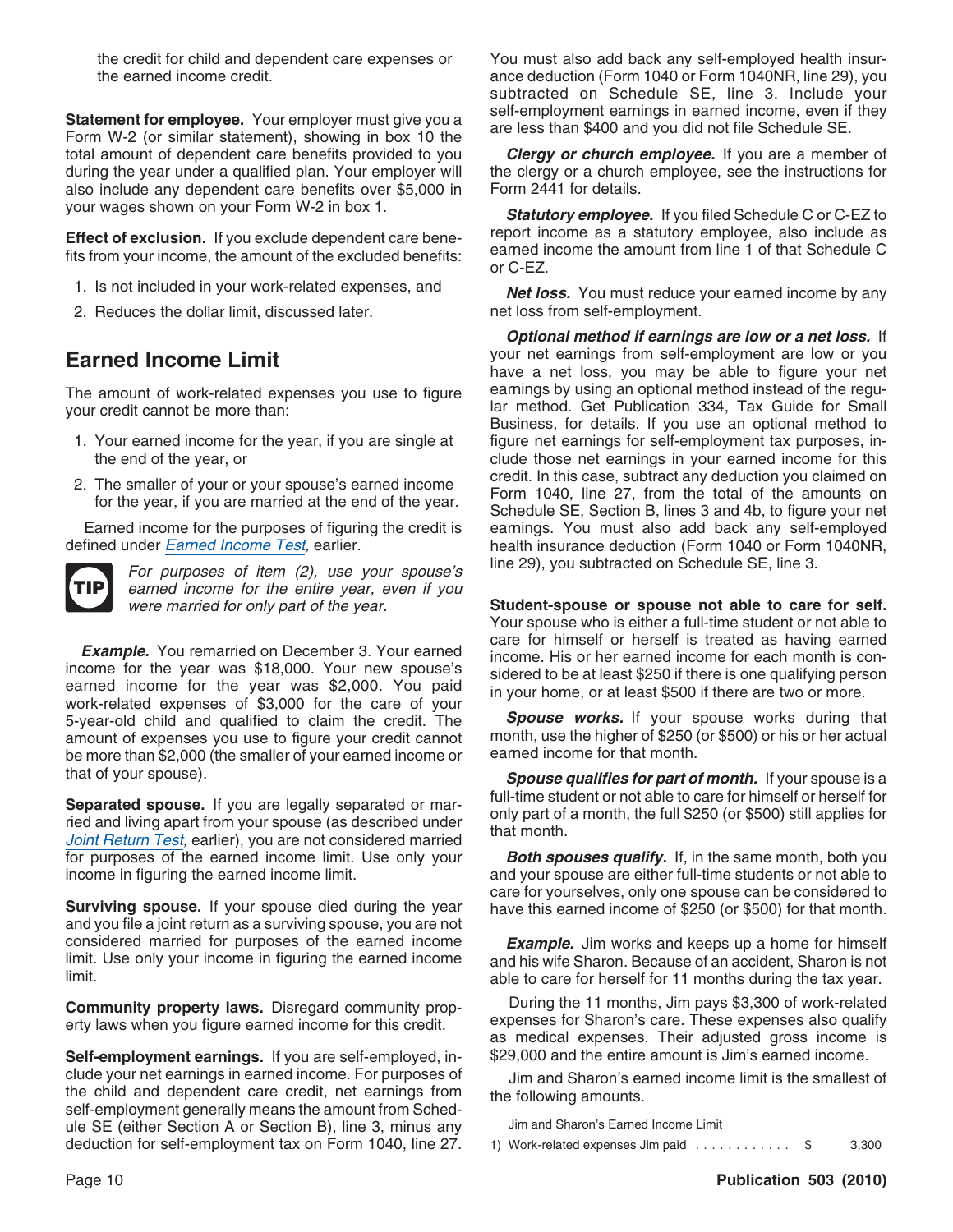| 2) Jim's earned income $\ldots \ldots \ldots \ldots \ldots$ \$ | 29.000 |
|----------------------------------------------------------------|--------|
| 3) Income considered earned by Sharon                          |        |
| $(11 \times $250)$ \$                                          | 2.750  |

Jim and Sharon can use \$2,750 to figure the credit and<br>treat the balance of \$550 (\$3,300 – \$2,750) as a medical<br>expense. However, if they use the \$3,300 first as a medical<br>expense. However, if they use the \$3,300 first as expense, they cannot use any part of that amount to figure George's Reduced Dollar Limit the credit surveyed to the Credit the credit. The credit is a set of the credit.

There is a dollar limit on the amount of your work-related expenses you can use to figure the credit. This limit is \$3,000 for one qualifying person, or \$6,000 for two or more qualifying persons. **Amount of Credit**



can use the total, \$6,000, when figuring the credit.

**Yearly limit.** The dollar limit is a yearly limit. The amount<br>of the dollar limit remains the same no matter how long,<br>during the year, you have a qualifying person in your<br>household. Use the \$3,000 limit if you paid wor during the year. Use \$6,000 if you paid work-related expenses for the care of more than one qualifying person at any time during the year.

**Example 1.** You pay \$500 a month for after-school care for your son. He turned 13 on May 1 and is no longer a qualifying person. You can use the \$2,000 of expenses for his care January through April to figure your credit because it is not more than the  $$3,000$  yearly limit.

If you received dependent care benefits that you exclude you (or on your behalf) by your employer. or deduct from your income, you must subtract that amount from the dollar limit that applies to you. Your reduced dollar *Example.* Roger and Megan Paris have 2 qualifying limit is figured in Part III of Form 2441. See *Dependent* children. They received \$1,000 of dependent care benefits Care Benefits, earlier, for information on excluding or de-<br>from Megan's employer during 2010, but they i Care Benefits, earlier, for information on excluding or deducting these benefits. The set of the total of \$19,500 of child and dependent care expenses.

\$24,000 a year. He pays work-related expenses of \$2,900 penses). Roger and Megan continue to line 27 to compute for the care of his 4-year-old child and qualifies to claim the the amount for a credit against their tax from the remaining credit for child and dependent care expenses. His em- \$18,500 of expenses. ployer pays an additional \$1,000 under a qualified depen- Line 30 tells them to complete line 2 without including dent care benefit plan. This \$1,000 is excluded from any dependent care benefits. They proceed to enter the George's income. **Following on line 2. Following on line 2.** 

Although the dollar limit for his work-related expenses is<br>\$3,000 (one qualifying person), George figures his credit<br>on only \$2,000 of the \$2,900 work-related expenses he

| ine creait.                                                     | 1) Maximum allowable expenses for one                                                           |         |
|-----------------------------------------------------------------|-------------------------------------------------------------------------------------------------|---------|
|                                                                 | qualifying person $\ldots \ldots \ldots \ldots \ldots \ldots \ldots$                            | \$3,000 |
| <b>Dollar Limit</b>                                             | 2) Minus: Dependent care benefits George                                                        |         |
|                                                                 |                                                                                                 |         |
|                                                                 | 3) Reduced dollar limit on expenses George                                                      |         |
| There is a dollar limit on the amount of your work-related      | can use for the credit $\ldots \ldots \ldots \ldots \ldots \ldots \qquad \frac{$2,000}{\ldots}$ |         |
| このことには、このことに、このことに、このこれは、 <i>特に、この</i> これには、このこの場所、実現する、特になります。 |                                                                                                 |         |

If you paid work-related expenses for the care of<br>two or more qualifying persons, the \$6,000 limit<br>does not need to be divided equally among them.<br>and dollar limits) by a percentage. This percentage de-<br>and dollar limits) For example, if your work-related expenses for the care of<br>one qualifying person are \$3,200 and your work-related<br>expenses for another qualifying person are \$2,800, you 1040, line 38; Form 1040A, line 22; or Form 1040NR, l on adjusted gross income.

| <b>THEN the</b><br>IF your adjusted gross income is:<br>But not over:<br>percentage is:<br>Over: |  |          |     |  |  |  |  |  |  |  |
|--------------------------------------------------------------------------------------------------|--|----------|-----|--|--|--|--|--|--|--|
|                                                                                                  |  |          |     |  |  |  |  |  |  |  |
| \$<br>ი                                                                                          |  | \$15,000 | 35% |  |  |  |  |  |  |  |
| 15,000                                                                                           |  | 17,000   | 34% |  |  |  |  |  |  |  |
| 17.000                                                                                           |  | 19.000   | 33% |  |  |  |  |  |  |  |
| 19.000                                                                                           |  | 21,000   | 32% |  |  |  |  |  |  |  |
| 21.000                                                                                           |  | 23,000   | 31% |  |  |  |  |  |  |  |
| 23,000                                                                                           |  | 25,000   | 30% |  |  |  |  |  |  |  |
| 25.000                                                                                           |  | 27,000   | 29% |  |  |  |  |  |  |  |
| 27,000                                                                                           |  | 29,000   | 28% |  |  |  |  |  |  |  |
| 29.000                                                                                           |  | 31.000   | 27% |  |  |  |  |  |  |  |
| 31,000                                                                                           |  | 33,000   | 26% |  |  |  |  |  |  |  |
| 33.000                                                                                           |  | 35,000   | 25% |  |  |  |  |  |  |  |
| 35.000                                                                                           |  | 37.000   | 24% |  |  |  |  |  |  |  |
| 37,000                                                                                           |  | 39,000   | 23% |  |  |  |  |  |  |  |
| 39.000                                                                                           |  | 41.000   | 22% |  |  |  |  |  |  |  |
| 41,000                                                                                           |  | 43,000   | 21% |  |  |  |  |  |  |  |
| 43.000                                                                                           |  | No limit | 20% |  |  |  |  |  |  |  |

**Example 2.** In July of this year, to permit your spouse to<br>begin a new job, you enrolled your 3-year-old daughter in a<br>mursery school that provides preschool childcare. You paid<br>\$300 per month for the childcare. You can the second person. The \$6,000 limit would still be used to **Reduced Dollar Limit** compute your credit unless you already excluded or deducted, in Part III, certain dependent care benefits paid to

They complete Part III of Form 2441 to exclude the \$1,000 **Example.** George is a widower with one child and earns from their taxable income (offsetting \$1,000 of their ex-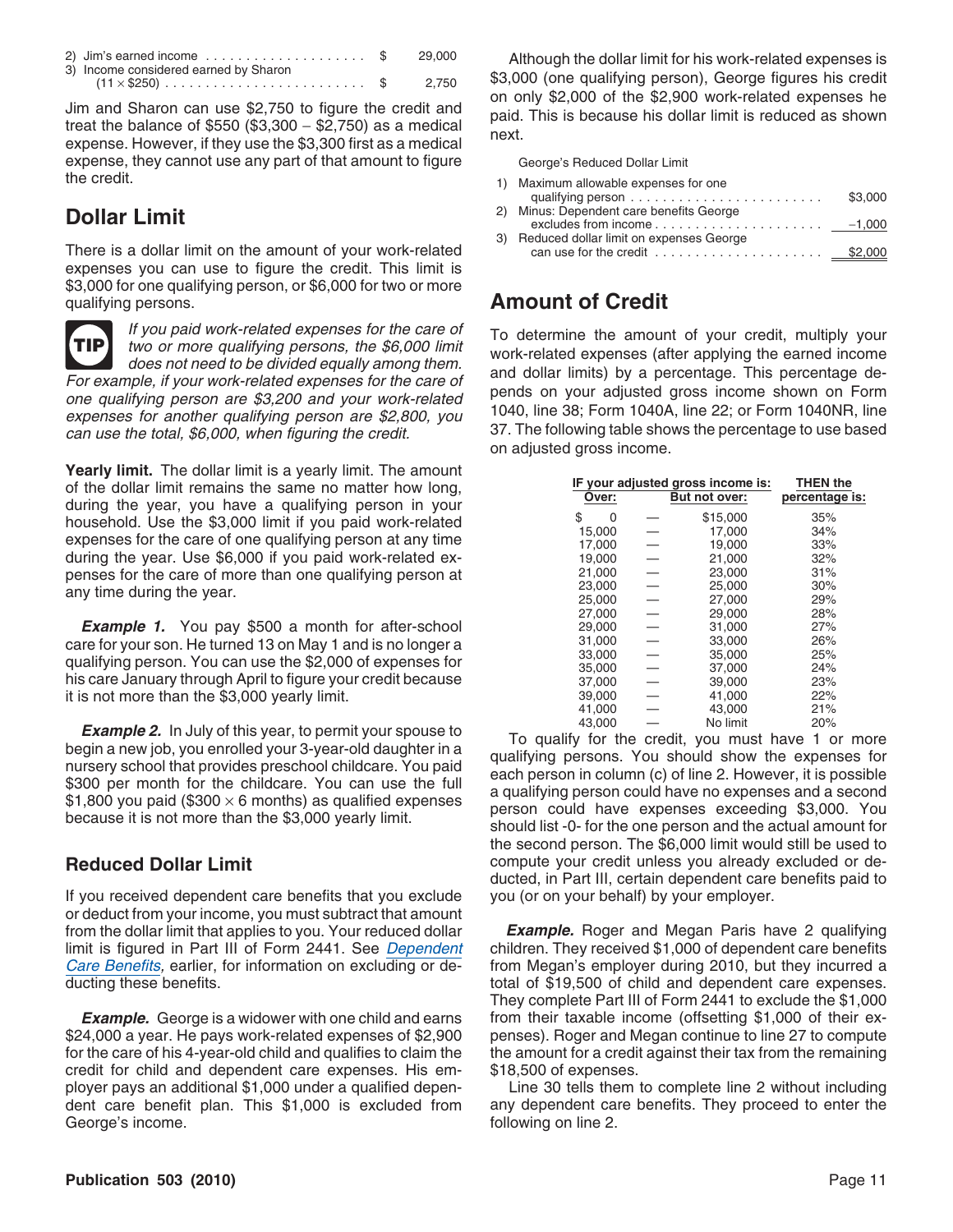| (a) Qualifying person's name<br>First | Last  | (b) Qualifying person's<br>social security number | (c) Qualified<br>expenses you<br>incurred and paid in<br>2010 for the person<br>listed in column (a) |
|---------------------------------------|-------|---------------------------------------------------|------------------------------------------------------------------------------------------------------|
| Susan                                 | Paris | 123-00-6789                                       | -0-                                                                                                  |
| James                                 | Paris | $987 - 00 - 4321$                                 | 18,500.00                                                                                            |

employer provided dependent care benefits, however, For more information, see the instructions for Form 2441. their son James has special needs and his expenses have<br>not been fully considered. Line 3 imposes a \$5,000 limit for<br>two or more children (\$6,000 limit, minus \$1,000 already any part of the credit that is more than this l offset = \$5,000) and Roger and Megan continue to com- **Recordkeeping.** You should keep records of plete the form. The form is a set of the form is a set of the form in the form is a set of the form in the form is  $\blacksquare$  your work-related expenses. Also, if your depen-

children did not have any dependent care expenses, it length of the disability. Other records you should keep to does not change the fact that they had 2 qualifying children support your claim for the credit are described does not change the fact that they had 2 qualifying children support your claim for the credit are described under Pro-<br>for the purposes of Form 2441.

**Payments for prior year's expenses.** If you had work-related expenses in 2009 that you paid in 2010, you may be able to increase the credit on your 2010 return. **Employment Taxes for** Attach a statement to your form showing how you figured the additional amount from 2009. Then enter "CPYE" **Household Employers** (Credit for Prior Year Expenses) and the amount of the credit on the dotted line next to line 9 on Form 2441. Also If you pay someone to come to your home and care for<br>enter the name and taxpayer identification number of the your dependent or spouse, you may be a household ementer the name and taxpayer identification number of the your dependent or spouse, you may be a household em-<br>person for whom you paid the prior year's expenses. Then ployer, if you are a household employer, you will need person for whom you paid the prior year's expenses. Then ployer. If you are a household employer, you will need an<br>add this credit to the amount on line 9, and replace the employer identification number (FIN) and you may h

## **How To Claim the Credit** to:

1. Social security and Medicare taxes, To claim the credit, you can file Form 1040, Form 1040A, or Form 1040NR. You cannot claim the credit on Form 2. Federal unemployment tax, and<br>1040EZ or Form 1040NR-EZ.

Form 1040, Form 1040A, or Form 1040NR. You must<br>complete Form 2441 and attach it to your Form 1040, Form<br>1040A, or Form 1040NR. Enter the credit on your Form from the employee's pay and matched by the employer.<br>1040, line

Limit on credit. The amount of credit you can claim is tax is withheld from the employee's total pay if the emlimited to your regular tax (after reduction by any allowable ployee asks you to do so and you agree.

All of Susan's expenses were covered by the \$1,000 of foreign tax credit) plus your alternative minimum tax, if any.

dent or spouse is not able to care for himself or **Note.** Even though line 2 indicates one of the Paris's herself, your records should show both the nature and vider Identification Test, earlier.

add this credit to the amount on line 9, and replace the employer identification number (EIN) and you may have to<br>amount on line 9 with the total. See Worksheet A, later. pay employment taxes. If the individuals who work i **Example.** In 2009, Sam and Kate had childcare ex-<br>penses of \$2,600 for their 12-year-old child. Of the \$2,600,<br>they paid \$2,000 in 2009 and \$600 in 2010. Their adjusted<br>moloyees I Isually you are not a bousehold employer

they paid \$2,000 in 2009 and \$600 in 2010. Their adjusted<br>grops income for 2009 was \$30,000. Sam's earned income<br>of \$14,000 was less than Kate's earned income. A credit<br>for their 2009 sexpenses paid in 2010 is not allowed

If you have a household employee, you may be subject

- 
- 
- 3. Federal income tax withholding.

sation to workers who have lost their jobs. Federal income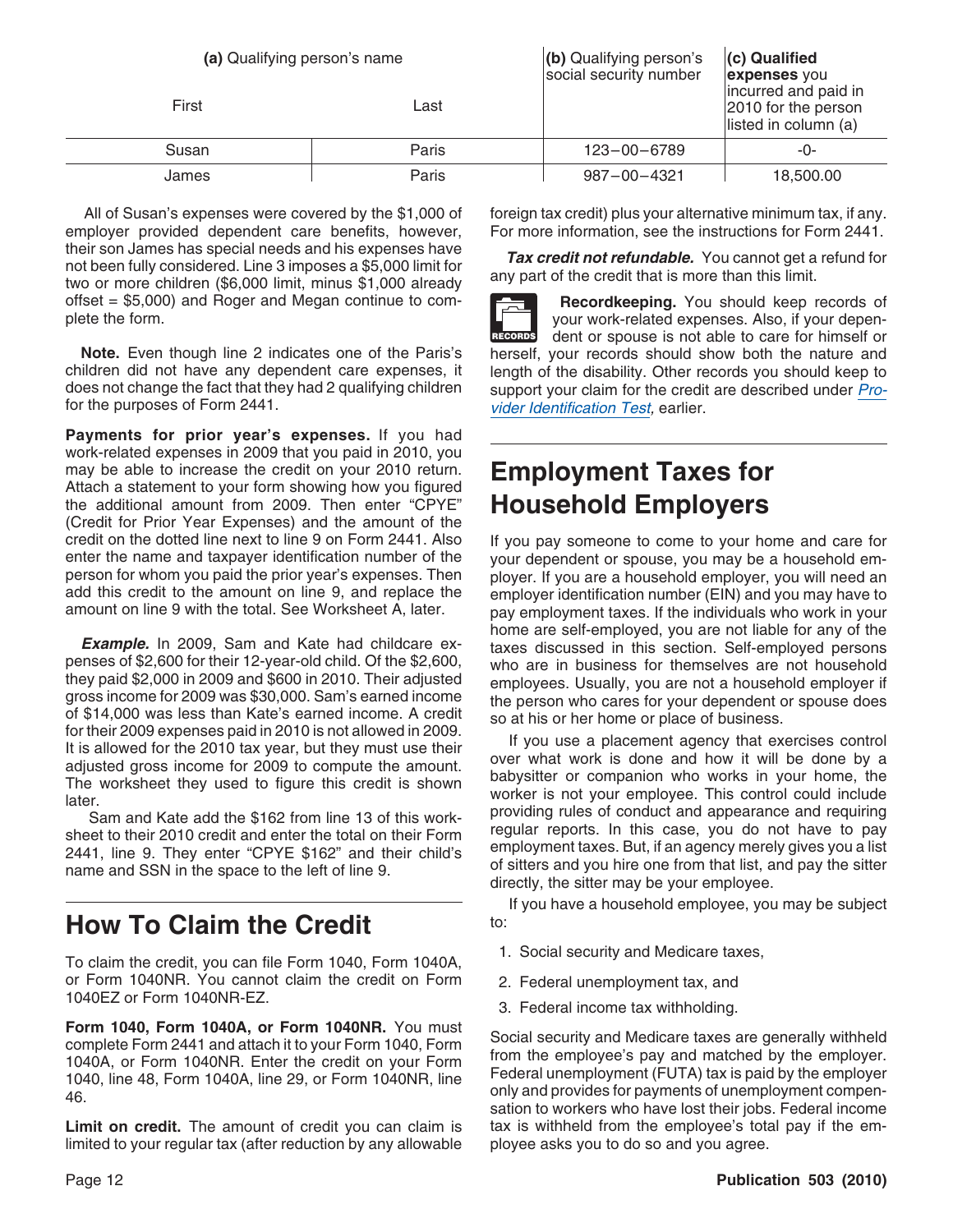For more information on a household employer's tax responsibilities, see Publication 926 and Schedule H <sup>2</sup><br>5<br>5

State employment tax. You may also have to pay state<br>unemployment tax. Contact your state unemployment tax. The amount of credit they can claim is limited to their unemployment tax. Contact your state unemployment tax The amount of credit the can claim is limited to the control of the amount of can claim is limited to the control of the can claim is limited to the can claim in the c office for information. You should also find out whether you need to pay or collect other state employment taxes or carry worker's compensation insurance. A list of state **Example 2.** unemployment tax agencies, including addresses and **Dependent Care Benefits** phone numbers, is in Publication 926.

The following examples show how to figure the credit for Joan's younger child (Susan) stays at her employer's child and dependent care expenses. Filled-in Form 2441 on-site childcare center while she works. The benefits from (filed with Forms 1040A and 1040) that illustrates Exam-<br>this childcare center quality to be excluded from her inples 1 and 2 are shown after the examples. come. Her employer reports the value of this service as

# **Example 1.** In box 10, but is not included in taxable wages in box 1.<br>
A neighbor cares for Joan's older child (Seth) after<br> **Childcare — Two Children Children Share and during the summary Changis box**

Jerry and Ann Jones are married and keep up a home for<br>their two preschool children, ages 2 and 4. They claim their<br>children as dependents and file a joint return using Form<br>1) Work-related expenses Joan paid ............ Jerry earned \$12,500 and Ann earned \$15,000.

During the year, they pay work-related expenses of \$3,000 for childcare for their son Daniel at a neighbor's home and \$3,200 for childcare for their daughter Amy at Pine Street Nursery School.

They figure their credit on Form 2441 as follows.

| 3)<br>4) | Childcare provided by their neighbor $\ldots \ldots \ldots$ \$ 3,000<br>Childcare provided by the nursery school $\ldots \ldots$ $+3,200$<br>Total work-related expenses  \$ | 6.200 | $\sim$ | — INVINIV WINVUIN IIVIII IVIIII IVIVI IIIIVI VIII IVIIII IVIII<br>9) Enter the amount from Form 1040. line $47, \ldots,$<br>10) Subtract line 9 from line 8 $\ldots$ $\ldots$ $\ldots$ $\ldots$ $\ldots$ \$<br>11) Credit (Enter the smaller of line 7 or line 10)  \$ 672 | - - -<br>973 |
|----------|------------------------------------------------------------------------------------------------------------------------------------------------------------------------------|-------|--------|----------------------------------------------------------------------------------------------------------------------------------------------------------------------------------------------------------------------------------------------------------------------------|--------------|
| 5)       | Lesser of expenses paid (\$6,200) or dollar limit                                                                                                                            |       |        |                                                                                                                                                                                                                                                                            |              |

| 3) | Percentage for AGI of \$27,500 (28%) ______                         | .28   |
|----|---------------------------------------------------------------------|-------|
|    | Multiply the amount on line 5 by the percentage on                  |       |
|    | line 6 (\$6,000 x .28) $\ldots$ \$                                  | 1,680 |
| 3) | Enter the amount from line 28 of Form $1040A$ \$                    | 151   |
| 9) | Credit (Enter the smaller of line 7 or line 8) $\dots$ . $\dots$ \$ | 151   |
|    |                                                                     |       |

Joan Thomas is divorced and has two dependent children, **Examples** ages 3 and 9. She works at ACME Computers. Her ad-<br>justed gross income (AGI) (shown on her Form 1040, line 38) is \$29,000, and the entire amount is earned income.

\$3,000 for the year. This \$3,000 is shown on her Form W-2

school, on holidays, and during the summer. She pays her

| 1)  | Work-related expenses Joan paid $\ldots \ldots \ldots$ \$          | 2,400    |
|-----|--------------------------------------------------------------------|----------|
| 2)  | Dollar limit (2 or more qualified individuals) $\dots \dots$ \$    | 6,000    |
| 3)  | Minus: Dependent care benefits excluded from                       |          |
|     | Joan's income $\ldots \ldots \ldots \ldots \ldots \ldots \ldots$   | $-3,000$ |
| 4)  |                                                                    | 3,000    |
| 5)  | Lesser of expenses paid (\$2,400) or dollar limit                  |          |
|     |                                                                    | 2,400    |
| 6)  | Percentage for AGI of \$29,000 (28%)                               | .28      |
| 7)  | Multiply the amount on line 5 by the percentage on                 |          |
|     | line 6 (\$2,400 x .28) $\ldots \ldots \ldots \ldots \ldots \ldots$ | 672      |
| 8)  | Enter the amount from Form 1040, line $46 \ldots$ \$               | 973      |
| 9)  | Enter the amount from Form 1040, line $47$                         |          |
| 10) | Subtract line 9 from line 8 \$                                     | 973      |
| 11) | Credit (Enter the smaller of line 7 or line 10) $\ldots$ \$        | 672      |
|     |                                                                    |          |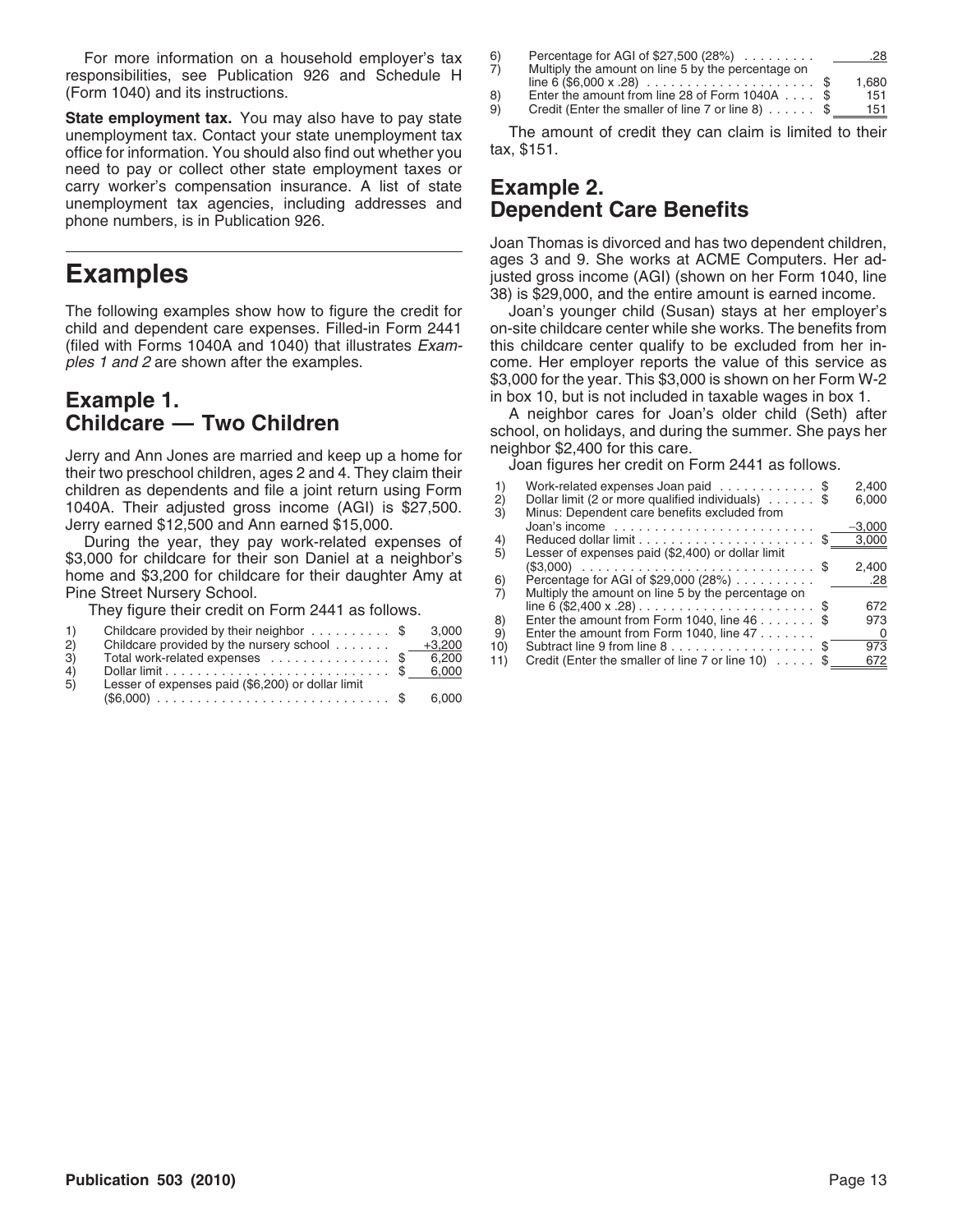# Worksheet A. **Worksheet for 2009 Expenses Paid in 2010** Keep for Your Records



Use this worksheet to figure the credit you may claim for 2009 expenses paid in 2010.

| 1.  |                                                                                              |                          |                                        |                                                                                                     | 1.  |  |  |  |
|-----|----------------------------------------------------------------------------------------------|--------------------------|----------------------------------------|-----------------------------------------------------------------------------------------------------|-----|--|--|--|
| 2.  | 2.                                                                                           |                          |                                        |                                                                                                     |     |  |  |  |
| 3.  | 3.<br><u> 1999 - Albert Store</u>                                                            |                          |                                        |                                                                                                     |     |  |  |  |
| 4.  | Enter \$3,000 if care was for one qualifying person (\$6,000 if for two or more)<br>4.       |                          |                                        |                                                                                                     |     |  |  |  |
| 5.  | Enter any dependent care benefits received for 2009 and excluded from your income (from your |                          |                                        |                                                                                                     |     |  |  |  |
|     |                                                                                              |                          |                                        |                                                                                                     | 5.  |  |  |  |
| 6.  |                                                                                              |                          |                                        | Subtract the amount on line 5 from the amount on line 4 and enter the result                        | 6.  |  |  |  |
| 7.  |                                                                                              |                          |                                        | Compare your earned income for 2009 and your spouse's earned income for 2009 and enter the          | 7.  |  |  |  |
| 8.  |                                                                                              |                          |                                        | Compare the amounts on lines 3, 6, and 7 and enter the smallest amount                              | 8.  |  |  |  |
| 9.  |                                                                                              |                          |                                        | Enter the amount on which you figured the credit for 2009 (from line 6 of your 2009 Form 2441).     | 9.  |  |  |  |
| 10. |                                                                                              |                          |                                        | Subtract the amount on line 9 from the amount on line 8 and enter the result. If zero or less, stop |     |  |  |  |
|     |                                                                                              |                          |                                        | here. You cannot increase your credit by any previous year's expenses                               | 10. |  |  |  |
| 11. |                                                                                              |                          |                                        | Enter your 2009 adjusted gross income (from your 2009 Form 1040, line 38, Form 1040A, line          |     |  |  |  |
|     |                                                                                              |                          |                                        |                                                                                                     | 11. |  |  |  |
| 12. |                                                                                              |                          |                                        | Find your 2009 adjusted gross income in the table below and enter the corresponding decimal         |     |  |  |  |
|     |                                                                                              |                          |                                        |                                                                                                     | 12. |  |  |  |
|     |                                                                                              |                          |                                        |                                                                                                     |     |  |  |  |
|     |                                                                                              |                          | IF your 2009 adjusted gross income is: | <b>THEN the decimal</b>                                                                             |     |  |  |  |
|     | Over:<br>\$                                                                                  |                          | But not over:                          | amount is:                                                                                          |     |  |  |  |
|     | $\mathsf{O}$                                                                                 |                          | \$15,000                               | .35                                                                                                 |     |  |  |  |
|     | 15,000                                                                                       |                          | 17,000                                 | .34                                                                                                 |     |  |  |  |
|     | 17,000                                                                                       |                          | 19,000                                 | .33                                                                                                 |     |  |  |  |
|     | 19,000                                                                                       |                          | 21,000                                 | .32                                                                                                 |     |  |  |  |
|     | 21,000                                                                                       |                          | 23,000                                 | .31                                                                                                 |     |  |  |  |
|     | 23,000                                                                                       |                          | 25,000                                 | .30                                                                                                 |     |  |  |  |
|     | 25,000                                                                                       |                          | 27,000                                 | .29                                                                                                 |     |  |  |  |
|     | 27,000                                                                                       |                          | 29,000                                 | .28                                                                                                 |     |  |  |  |
|     | 29,000                                                                                       |                          | 31,000                                 | .27                                                                                                 |     |  |  |  |
|     | 31,000                                                                                       |                          | 33,000                                 | .26                                                                                                 |     |  |  |  |
|     | 33,000                                                                                       |                          | 35,000                                 | .25                                                                                                 |     |  |  |  |
|     | 35,000                                                                                       |                          | 37,000                                 | .24                                                                                                 |     |  |  |  |
|     | 37,000                                                                                       |                          | 39,000                                 | .23                                                                                                 |     |  |  |  |
|     |                                                                                              |                          |                                        | .22                                                                                                 |     |  |  |  |
|     | 39,000                                                                                       |                          | 41,000                                 |                                                                                                     |     |  |  |  |
|     | 41,000                                                                                       | $\overline{\phantom{0}}$ | 43,000                                 | .21                                                                                                 |     |  |  |  |
|     | 43,000                                                                                       |                          | No limit                               | .20                                                                                                 |     |  |  |  |
| 13. |                                                                                              |                          |                                        | Multiply line 10 by line 12. Add this amount to your 2010 credit and enter the total on line 9 of   |     |  |  |  |
|     | your 2010 Form 2441. Enter the following on the dotted line next to line 9 of Form 2441:     |                          |                                        |                                                                                                     |     |  |  |  |
|     | • "CPYE"                                                                                     |                          |                                        |                                                                                                     |     |  |  |  |
|     |                                                                                              |                          |                                        |                                                                                                     |     |  |  |  |
|     | • The amount of this credit for a prior year's expenses                                      |                          |                                        |                                                                                                     |     |  |  |  |
|     |                                                                                              |                          |                                        |                                                                                                     |     |  |  |  |
|     |                                                                                              |                          |                                        | Also, attach a statement to your tax return showing the name and taxpayer identification number     |     |  |  |  |
|     |                                                                                              |                          |                                        | of the person for whom you paid the prior year's expenses and how you figured the credit. 13.       |     |  |  |  |
|     |                                                                                              |                          |                                        |                                                                                                     |     |  |  |  |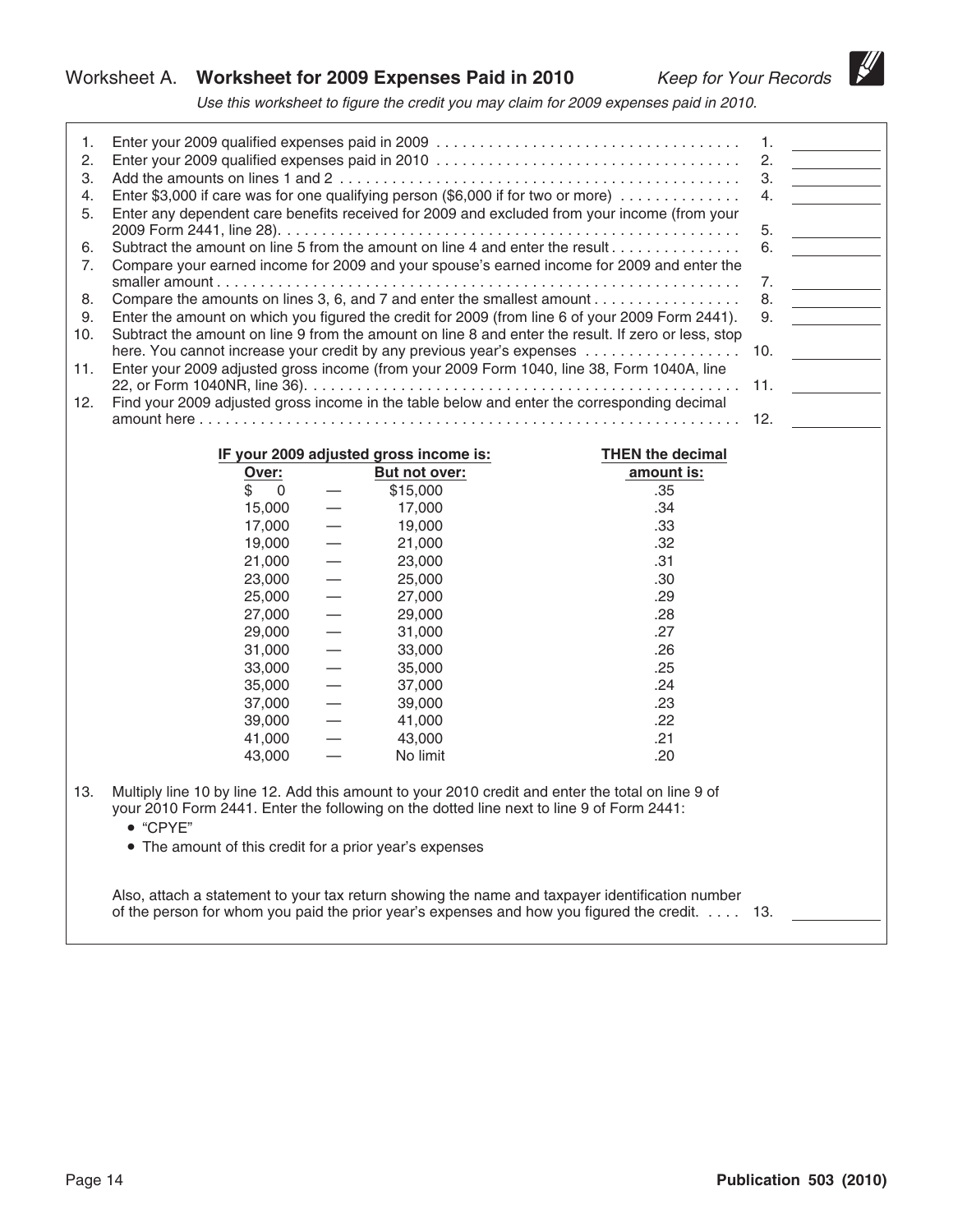## Worksheet A. **Filled-in Worksheet for 2009 Expenses**



Use this worksheet to figure the credit you may claim for 2009 expenses paid in 2010.

| 1.  |                                                                                                         |                                        |                                                                                                                                                                                                  | 1.  | \$2,000 |
|-----|---------------------------------------------------------------------------------------------------------|----------------------------------------|--------------------------------------------------------------------------------------------------------------------------------------------------------------------------------------------------|-----|---------|
| 2.  |                                                                                                         | 2.                                     | 600                                                                                                                                                                                              |     |         |
| 3.  |                                                                                                         |                                        |                                                                                                                                                                                                  | 3.  | 2,600   |
| 4.  |                                                                                                         |                                        | Enter \$3,000 if care was for one qualifying person (\$6,000 if for two or more)                                                                                                                 | 4.  | 3,000   |
| 5.  |                                                                                                         |                                        | Enter any dependent care benefits received for 2009 and excluded from your income (from 2009 Form                                                                                                | 5.  | 0       |
| 6.  |                                                                                                         |                                        | Subtract the amount on line 5 from the amount on line 4 and enter the result                                                                                                                     | 6.  | 3,000   |
| 7.  |                                                                                                         |                                        | Compare your earned income for 2009 and your spouse's earned income for 2009 and enter the                                                                                                       |     |         |
|     |                                                                                                         |                                        |                                                                                                                                                                                                  | 7.  | 14,000  |
| 8.  |                                                                                                         |                                        | Compare the amounts on lines 3, 6, and 7 and enter the smallest amount                                                                                                                           | 8.  | 2,600   |
| 9.  |                                                                                                         |                                        | Enter the amount on which you figured the credit for 2009 (from line 6 of your 2009 Form 2441)                                                                                                   | 9.  | 2,000   |
| 10. |                                                                                                         |                                        | Subtract the amount on line 9 from the amount on line 8 and enter the result. If zero or less, stop here.                                                                                        |     |         |
|     |                                                                                                         |                                        | You cannot increase your credit by any previous year's expenses                                                                                                                                  | 10. | 600     |
| 11. |                                                                                                         |                                        | Enter your 2009 adjusted gross income (from your 2009 Form 1040, line 38, Form 1040A, line 22, or                                                                                                |     |         |
|     |                                                                                                         |                                        |                                                                                                                                                                                                  | 11. | 30,000  |
| 12. |                                                                                                         |                                        | Find your 2009 adjusted gross income in the table below and enter the corresponding decimal amount                                                                                               |     |         |
|     |                                                                                                         |                                        |                                                                                                                                                                                                  | 12. | .27     |
|     |                                                                                                         |                                        |                                                                                                                                                                                                  |     |         |
|     |                                                                                                         | IF your 2009 adjusted gross income is: | <b>THEN the decimal</b>                                                                                                                                                                          |     |         |
|     | Over                                                                                                    | But not over                           | amount is:                                                                                                                                                                                       |     |         |
|     | \$<br>$\mathbf 0$                                                                                       | \$15,000                               | .35                                                                                                                                                                                              |     |         |
|     | 15,000                                                                                                  | 17,000                                 | .34                                                                                                                                                                                              |     |         |
|     | 17,000                                                                                                  | 19,000                                 | .33                                                                                                                                                                                              |     |         |
|     | 19,000                                                                                                  | 21,000                                 | .32                                                                                                                                                                                              |     |         |
|     | 21,000                                                                                                  | 23,000                                 | .31                                                                                                                                                                                              |     |         |
|     | 23,000                                                                                                  | 25,000                                 | .30                                                                                                                                                                                              |     |         |
|     | 25,000                                                                                                  | 27,000                                 | .29                                                                                                                                                                                              |     |         |
|     | 27,000                                                                                                  | 29,000                                 | .28                                                                                                                                                                                              |     |         |
|     | 29,000                                                                                                  | 31,000                                 | .27                                                                                                                                                                                              |     |         |
|     | 31,000                                                                                                  | 33,000                                 | .26                                                                                                                                                                                              |     |         |
|     | 33,000                                                                                                  | 35,000                                 | .25                                                                                                                                                                                              |     |         |
|     | 35,000                                                                                                  | 37,000                                 | .24                                                                                                                                                                                              |     |         |
|     | 37,000                                                                                                  | 39,000                                 | .23                                                                                                                                                                                              |     |         |
|     | 39,000                                                                                                  | 41,000                                 | .22                                                                                                                                                                                              |     |         |
|     | 41,000                                                                                                  | 43,000                                 | .21                                                                                                                                                                                              |     |         |
|     | 43,000                                                                                                  | No limit                               | .20                                                                                                                                                                                              |     |         |
|     |                                                                                                         |                                        |                                                                                                                                                                                                  |     |         |
| 13. | 2010 Form 2441. Enter the following on the dotted line next to line 9 of Form 2441:<br>$\bullet$ "CPYE" |                                        | Multiply line 10 by line 12. Add this amount to your 2010 credit and enter the total on line 9 of your                                                                                           |     |         |
|     | • The amount of this credit for a prior year's expenses                                                 |                                        |                                                                                                                                                                                                  |     |         |
|     |                                                                                                         |                                        |                                                                                                                                                                                                  |     |         |
|     |                                                                                                         |                                        | Also, attach a statement to your tax return showing the name and taxpayer identification number<br>of the person for whom you paid the prior year's expenses and how you figured the credit. 13. |     |         |
|     |                                                                                                         |                                        |                                                                                                                                                                                                  |     | \$162   |
|     |                                                                                                         |                                        |                                                                                                                                                                                                  |     |         |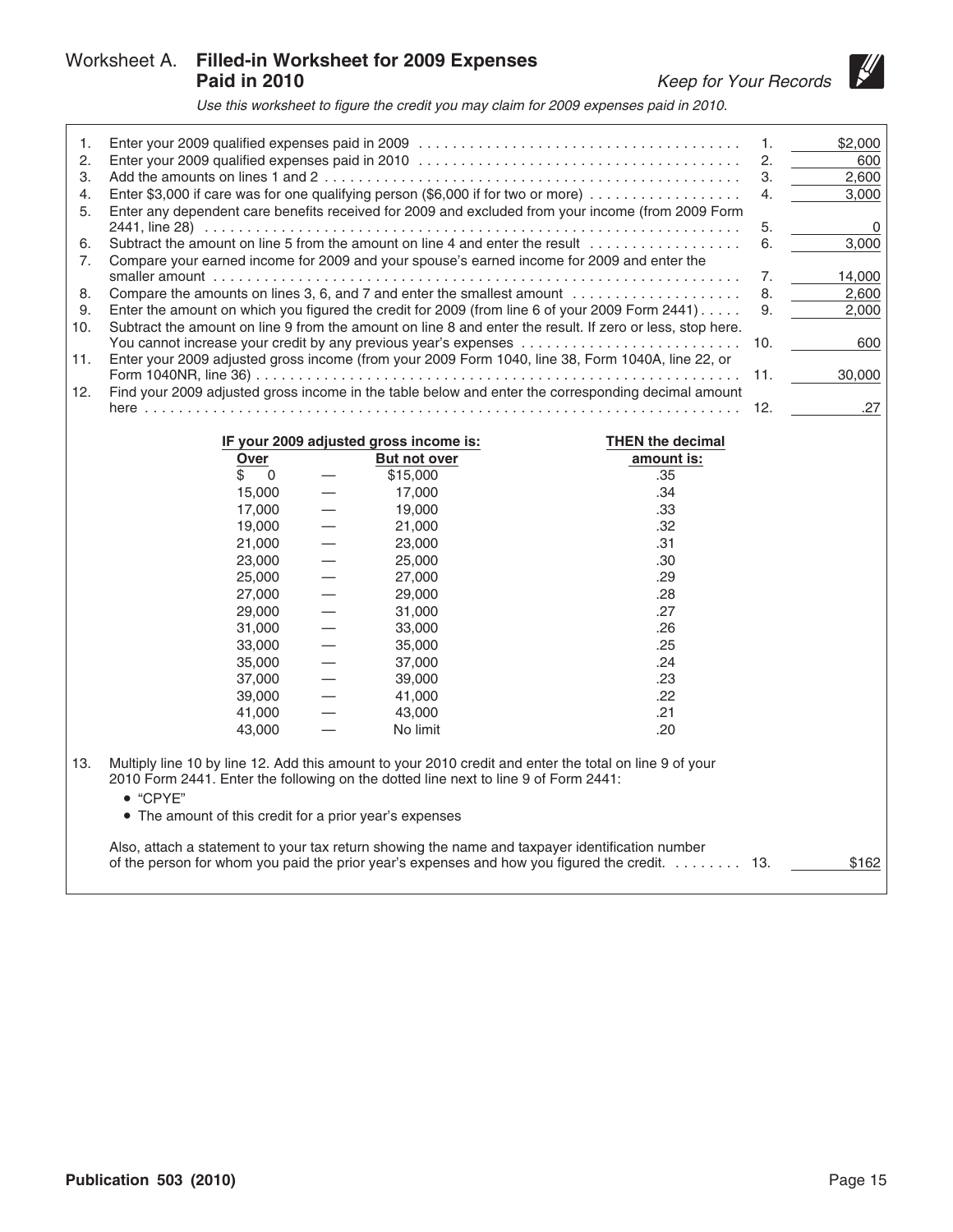|      | ЛИ |  |
|------|----|--|
| Form |    |  |

## **Child and Dependent Care Expenses**

▶ Attach to Form 1040, Form 1040A, or Form 1040NR.

 $\blacktriangleright$  **See separate instructions.** 

Department of the Treasury Internal Revenue Service (99)

**2441** Attachment Sequence No. **21** Name(s) shown on return **Your social security number Your social security number** Jerry & Ann Jones 246-00-2468

OMB No. 1545-0074

20**10**

1040A . . . . . . . . . . **1040** 

**1040NR** 

**Part I** Persons or Organizations Who Provided the Care-You must complete this part. (If you have more than two care providers, see the instructions.)

| (a) Care provider's<br>name | (b) Address<br>(number, street, apt. no., city, state, and ZIP code) | (c) Identifying number<br>(SSN or EIN) | (d) Amount paid<br>(see instructions) |
|-----------------------------|----------------------------------------------------------------------|----------------------------------------|---------------------------------------|
| Sue Smith                   | 413 Maple Street, Anytown, PA 18605                                  | 132-00-5467                            | 3.000                                 |
| Pine Street Nursery School  | 706 Pine Street, Anytown, PA 18605                                   | 10-6754321                             | 3,200                                 |

| Did you receive             | Nc  | $\rightarrow$ Complete only Part II below. |
|-----------------------------|-----|--------------------------------------------|
| -lenendent care henefits? l | v.n | Complete Dart III on the bool              |

**dependent care benefits? Yes a** Complete Part III on the back next. **Caution.** If the care was provided in your home, you may owe employment taxes. If you do, you cannot file Form 1040A. For details, see the instructions for Form 1040, line 59, or Form 1040NR, line 58.

## **Part II Credit for Child and Dependent Care Expenses**

| $\mathbf{2}$ | Information about your qualifying person(s). If you have more than two qualifying persons, see the instructions. |                              |                                         |                |                                                   |    |                                                                 |    |  |
|--------------|------------------------------------------------------------------------------------------------------------------|------------------------------|-----------------------------------------|----------------|---------------------------------------------------|----|-----------------------------------------------------------------|----|--|
|              |                                                                                                                  | (a) Qualifying person's name |                                         |                | (b) Qualifying person's social<br>security number |    | (c) Qualified expenses you<br>incurred and paid in 2010 for the |    |  |
|              | First                                                                                                            |                              | Last                                    |                |                                                   |    | person listed in column (a)                                     |    |  |
|              |                                                                                                                  |                              |                                         |                |                                                   |    |                                                                 |    |  |
| Daniel       |                                                                                                                  | Jones                        |                                         |                | 123-00-9876                                       |    | 3,000                                                           |    |  |
|              |                                                                                                                  |                              |                                         |                |                                                   |    |                                                                 |    |  |
| Amy          |                                                                                                                  | Jones                        |                                         |                | 123-00-6789                                       |    | 3,200                                                           |    |  |
| 3            | Add the amounts in column (c) of line 2. Do not enter more than \$3,000 for one qualifying                       |                              |                                         |                |                                                   |    |                                                                 |    |  |
|              | person or \$6,000 for two or more persons. If you completed Part III, enter the amount                           |                              |                                         |                |                                                   |    |                                                                 |    |  |
|              | from line 31                                                                                                     |                              |                                         |                |                                                   | 3  | 6,000                                                           |    |  |
| 4            | Enter your earned income. See instructions                                                                       |                              | and the contract of the contract of the |                |                                                   | 4  | 12,500                                                          |    |  |
| 5            | If married filing jointly, enter your spouse's earned income (if your spouse was a student                       |                              |                                         |                |                                                   |    |                                                                 |    |  |
|              | or was disabled, see the instructions); all others, enter the amount from line $4 \ldots$                        |                              |                                         |                |                                                   | 5  | 15,000                                                          |    |  |
| 6            | Enter the <b>smallest</b> of line 3, 4, or 5                                                                     |                              | the contract of the contract of         |                |                                                   | 6  | 6,000                                                           |    |  |
| 7            | Enter the amount from Form 1040, line 38; Form                                                                   |                              |                                         |                |                                                   |    |                                                                 |    |  |
|              | 1040A, line 22; or Form 1040NR, line 37.                                                                         |                              | $\overline{7}$                          |                | 27.500                                            |    |                                                                 |    |  |
| 8            | Enter on line 8 the decimal amount shown below that applies to the amount on line 7                              |                              |                                         |                |                                                   |    |                                                                 |    |  |
|              | If line 7 is:                                                                                                    |                              | If line 7 is:                           |                |                                                   |    |                                                                 |    |  |
|              | <b>But not</b>                                                                                                   | <b>Decimal</b>               |                                         | <b>But not</b> | <b>Decimal</b>                                    |    |                                                                 |    |  |
|              | Over<br>over                                                                                                     | amount is                    | Over<br>over                            |                | amount is                                         |    |                                                                 |    |  |
|              | $$0 - 15,000$                                                                                                    | .35                          | $$29,000 - 31,000$                      |                | .27                                               |    |                                                                 |    |  |
|              | 15,000 - 17,000                                                                                                  | .34                          | 31,000 - 33,000                         |                | .26                                               |    |                                                                 |    |  |
|              | 17,000 - 19,000                                                                                                  | .33                          | 33,000 - 35,000                         |                | .25                                               | 8  | Χ.                                                              | 28 |  |
|              | 19,000 - 21,000                                                                                                  | .32                          | 35,000 - 37,000                         |                | .24                                               |    |                                                                 |    |  |
|              | 21,000 - 23,000                                                                                                  | .31                          | 37,000 - 39,000                         |                | .23                                               |    |                                                                 |    |  |
|              | 23,000 - 25,000                                                                                                  | .30                          | 39,000 - 41,000                         |                | .22                                               |    |                                                                 |    |  |
|              | 25,000 - 27,000                                                                                                  | .29                          | 41,000 - 43,000                         |                | .21                                               |    |                                                                 |    |  |
|              | 27,000 - 29,000                                                                                                  | .28                          | 43,000-No limit                         |                | .20                                               |    |                                                                 |    |  |
| 9            | Multiply line 6 by the decimal amount on line 8. If you paid 2009 expenses in 2010, see                          |                              |                                         |                |                                                   |    |                                                                 |    |  |
|              | the instructions.                                                                                                |                              |                                         |                |                                                   | 9  | 1,680                                                           |    |  |
| 10           | Tax liability limit. Enter the amount from the Credit                                                            |                              |                                         |                |                                                   |    |                                                                 |    |  |
|              | Limit Worksheet in the instructions.                                                                             |                              | 10                                      |                | 151                                               |    |                                                                 |    |  |
| 11           | Credit for child and dependent care expenses. Enter the smaller of line 9 or line 10                             |                              |                                         |                |                                                   |    |                                                                 |    |  |
|              | here and on Form 1040, line 48; Form 1040A, line 29; or Form 1040NR, line 46.                                    |                              |                                         |                |                                                   | 11 | 151                                                             |    |  |
|              | For Paperwork Reduction Act Notice, see your tax return instructions.                                            |                              |                                         |                | Cat. No. 11862M                                   |    | Form 2441 (2010)                                                |    |  |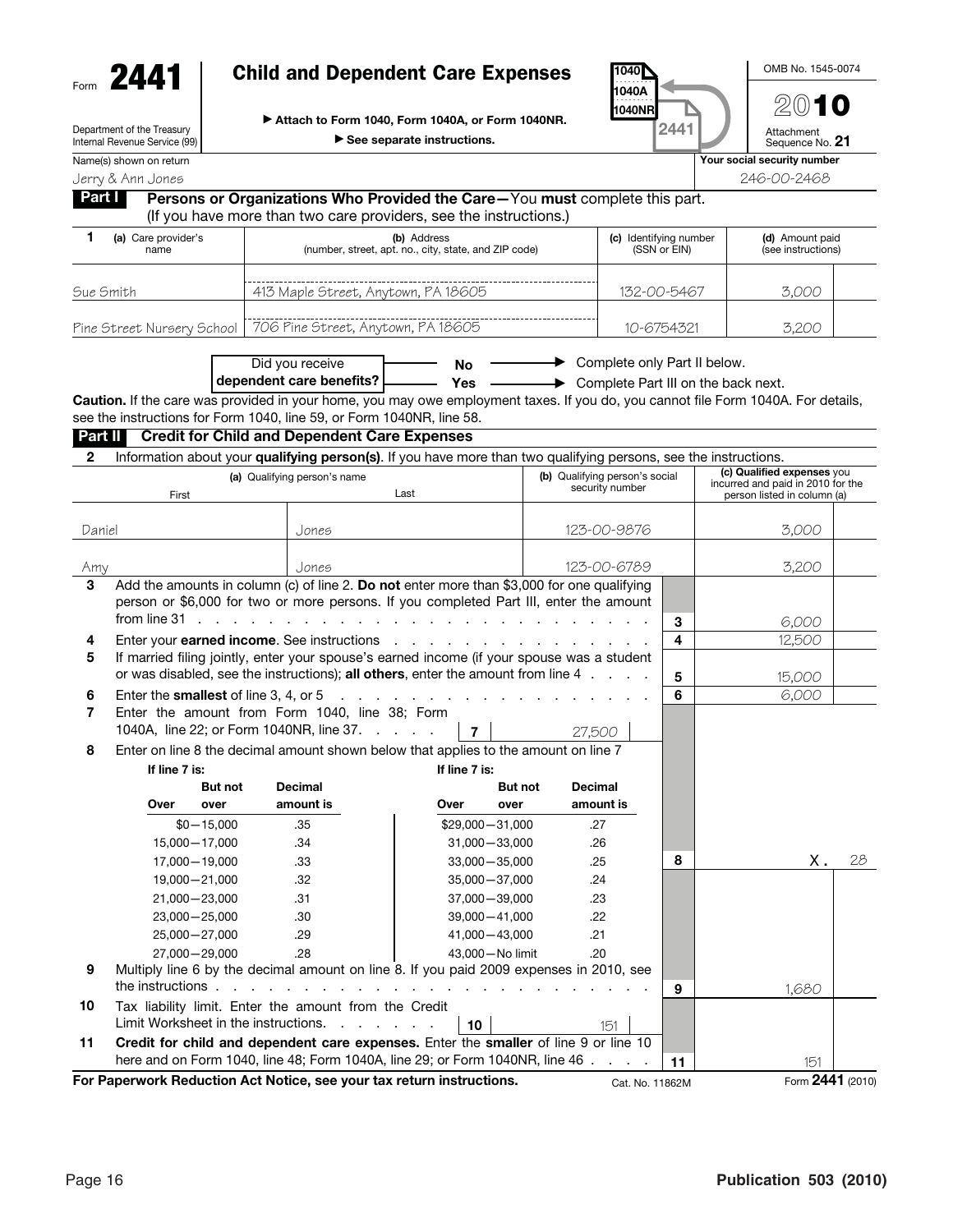|              | 2441                                                        |                       |                                                                                                                                                                             | <b>Child and Dependent Care Expenses</b>                                                                                                                                                                                                                                                          |                                  | 1040                                              |        | OMB No. 1545-0074                                                                              |                  |
|--------------|-------------------------------------------------------------|-----------------------|-----------------------------------------------------------------------------------------------------------------------------------------------------------------------------|---------------------------------------------------------------------------------------------------------------------------------------------------------------------------------------------------------------------------------------------------------------------------------------------------|----------------------------------|---------------------------------------------------|--------|------------------------------------------------------------------------------------------------|------------------|
|              |                                                             |                       |                                                                                                                                                                             | Attach to Form 1040, Form 1040A, or Form 1040NR.                                                                                                                                                                                                                                                  |                                  | 1040A<br>1040NR                                   |        |                                                                                                |                  |
|              | Department of the Treasury<br>Internal Revenue Service (99) |                       |                                                                                                                                                                             | See separate instructions.                                                                                                                                                                                                                                                                        |                                  |                                                   | 244    | Attachment<br>Sequence No. 21                                                                  |                  |
|              | Name(s) shown on return                                     |                       |                                                                                                                                                                             |                                                                                                                                                                                                                                                                                                   |                                  |                                                   |        | Your social security number                                                                    |                  |
|              | Joan Thomas                                                 |                       |                                                                                                                                                                             |                                                                                                                                                                                                                                                                                                   |                                  |                                                   |        | 559-00-3436                                                                                    |                  |
| Part I       |                                                             |                       |                                                                                                                                                                             | Persons or Organizations Who Provided the Care-You must complete this part.<br>(If you have more than two care providers, see the instructions.)                                                                                                                                                  |                                  |                                                   |        |                                                                                                |                  |
| 1            | (a) Care provider's<br>name                                 |                       |                                                                                                                                                                             | (b) Address<br>(number, street, apt. no., city, state, and ZIP code)                                                                                                                                                                                                                              |                                  | (c) Identifying number<br>(SSN or EIN)            |        | (d) Amount paid<br>(see instructions)                                                          |                  |
|              | Pat Green                                                   |                       | 12 Ash Avenue, Hometown, TX 75240                                                                                                                                           |                                                                                                                                                                                                                                                                                                   |                                  | 240-00-3811                                       |        | 2,400                                                                                          |                  |
|              | <b>ACME Computers</b>                                       |                       | $(See W-2)$                                                                                                                                                                 |                                                                                                                                                                                                                                                                                                   |                                  |                                                   |        |                                                                                                |                  |
| Part II      |                                                             |                       | Did you receive<br>dependent care benefits?<br>see the instructions for Form 1040, line 59, or Form 1040NR, line 58.<br><b>Credit for Child and Dependent Care Expenses</b> | No<br><b>Yes</b><br>Caution. If the care was provided in your home, you may owe employment taxes. If you do, you cannot file Form 1040A. For details,                                                                                                                                             | ▸                                | Complete only Part II below.                      |        | Complete Part III on the back next.                                                            |                  |
| $\mathbf{2}$ |                                                             |                       |                                                                                                                                                                             | Information about your qualifying person(s). If you have more than two qualifying persons, see the instructions.                                                                                                                                                                                  |                                  |                                                   |        |                                                                                                |                  |
|              | First                                                       |                       | (a) Qualifying person's name                                                                                                                                                | Last                                                                                                                                                                                                                                                                                              |                                  | (b) Qualifying person's social<br>security number |        | (c) Qualified expenses you<br>incurred and paid in 2010 for the<br>person listed in column (a) |                  |
| Seth         |                                                             |                       | Thomas                                                                                                                                                                      |                                                                                                                                                                                                                                                                                                   |                                  | 559-00-1234                                       |        | 2,400                                                                                          |                  |
| <b>Susan</b> |                                                             |                       | Thomas                                                                                                                                                                      |                                                                                                                                                                                                                                                                                                   |                                  | 559-00-5678                                       |        |                                                                                                |                  |
| 3            | from line 31                                                |                       |                                                                                                                                                                             | Add the amounts in column (c) of line 2. Do not enter more than \$3,000 for one qualifying<br>person or \$6,000 for two or more persons. If you completed Part III, enter the amount                                                                                                              |                                  |                                                   | 3      | 2,400                                                                                          |                  |
| 4<br>5       |                                                             |                       | Enter your earned income. See instructions                                                                                                                                  | the contract of the contract of the contract of the contract of the contract of the contract of the contract of<br>If married filing jointly, enter your spouse's earned income (if your spouse was a student<br>or was disabled, see the instructions); all others, enter the amount from line 4 |                                  |                                                   | 4<br>5 | 29,000<br>29,000                                                                               |                  |
| 6<br>7       | Enter the <b>smallest</b> of line 3, 4, or 5                |                       | Enter the amount from Form 1040, line 38; Form<br>1040A, line 22; or Form 1040NR, line 37.                                                                                  | and a strain and a strain and<br>$\overline{7}$                                                                                                                                                                                                                                                   | 29,000                           |                                                   | 6      | 2,400                                                                                          |                  |
| 8            | If line 7 is:                                               |                       |                                                                                                                                                                             | Enter on line 8 the decimal amount shown below that applies to the amount on line 7<br>If line 7 is:                                                                                                                                                                                              |                                  |                                                   |        |                                                                                                |                  |
|              |                                                             | <b>But not</b>        | <b>Decimal</b>                                                                                                                                                              |                                                                                                                                                                                                                                                                                                   | <b>Decimal</b><br><b>But not</b> |                                                   |        |                                                                                                |                  |
|              | Over                                                        | over<br>$$0 - 15,000$ | amount is                                                                                                                                                                   | Over<br>over<br>$$29,000 - 31,000$                                                                                                                                                                                                                                                                |                                  | amount is                                         |        |                                                                                                |                  |
|              | 15,000 - 17,000                                             |                       | .35<br>.34                                                                                                                                                                  | 31,000 - 33,000                                                                                                                                                                                                                                                                                   |                                  | .27<br>.26                                        |        |                                                                                                |                  |
|              | 17,000 - 19,000                                             |                       | .33                                                                                                                                                                         | 33,000 - 35,000                                                                                                                                                                                                                                                                                   |                                  | .25                                               | 8      | Χ.                                                                                             | 28               |
|              | 19,000 - 21,000                                             |                       | .32                                                                                                                                                                         | 35,000 - 37,000                                                                                                                                                                                                                                                                                   |                                  | .24                                               |        |                                                                                                |                  |
|              | 21,000 - 23,000                                             |                       | .31                                                                                                                                                                         | 37,000 - 39,000                                                                                                                                                                                                                                                                                   |                                  | .23                                               |        |                                                                                                |                  |
|              | 23,000 - 25,000                                             |                       | .30                                                                                                                                                                         | 39,000 - 41,000                                                                                                                                                                                                                                                                                   |                                  | .22                                               |        |                                                                                                |                  |
|              | 25,000 - 27,000                                             |                       | .29                                                                                                                                                                         | 41,000 - 43,000                                                                                                                                                                                                                                                                                   |                                  | .21                                               |        |                                                                                                |                  |
| 9            | 27,000 - 29,000                                             |                       | .28                                                                                                                                                                         | 43,000-No limit<br>Multiply line 6 by the decimal amount on line 8. If you paid 2009 expenses in 2010, see                                                                                                                                                                                        |                                  | .20                                               |        |                                                                                                |                  |
| 10           | the instructions.                                           |                       | Tax liability limit. Enter the amount from the Credit<br>Limit Worksheet in the instructions.                                                                               | the contract of the contract of                                                                                                                                                                                                                                                                   |                                  |                                                   | 9      | 672                                                                                            |                  |
| 11           |                                                             |                       |                                                                                                                                                                             | 10 <sup>1</sup><br>Credit for child and dependent care expenses. Enter the smaller of line 9 or line 10                                                                                                                                                                                           |                                  | 973                                               |        |                                                                                                |                  |
|              |                                                             |                       |                                                                                                                                                                             | here and on Form 1040, line 48; Form 1040A, line 29; or Form 1040NR, line 46.<br>For Paperwork Reduction Act Notice, see your tax return instructions.                                                                                                                                            |                                  | <b>Contractor</b><br>Cat. No. 11862M              | 11     | 672                                                                                            | Form 2441 (2010) |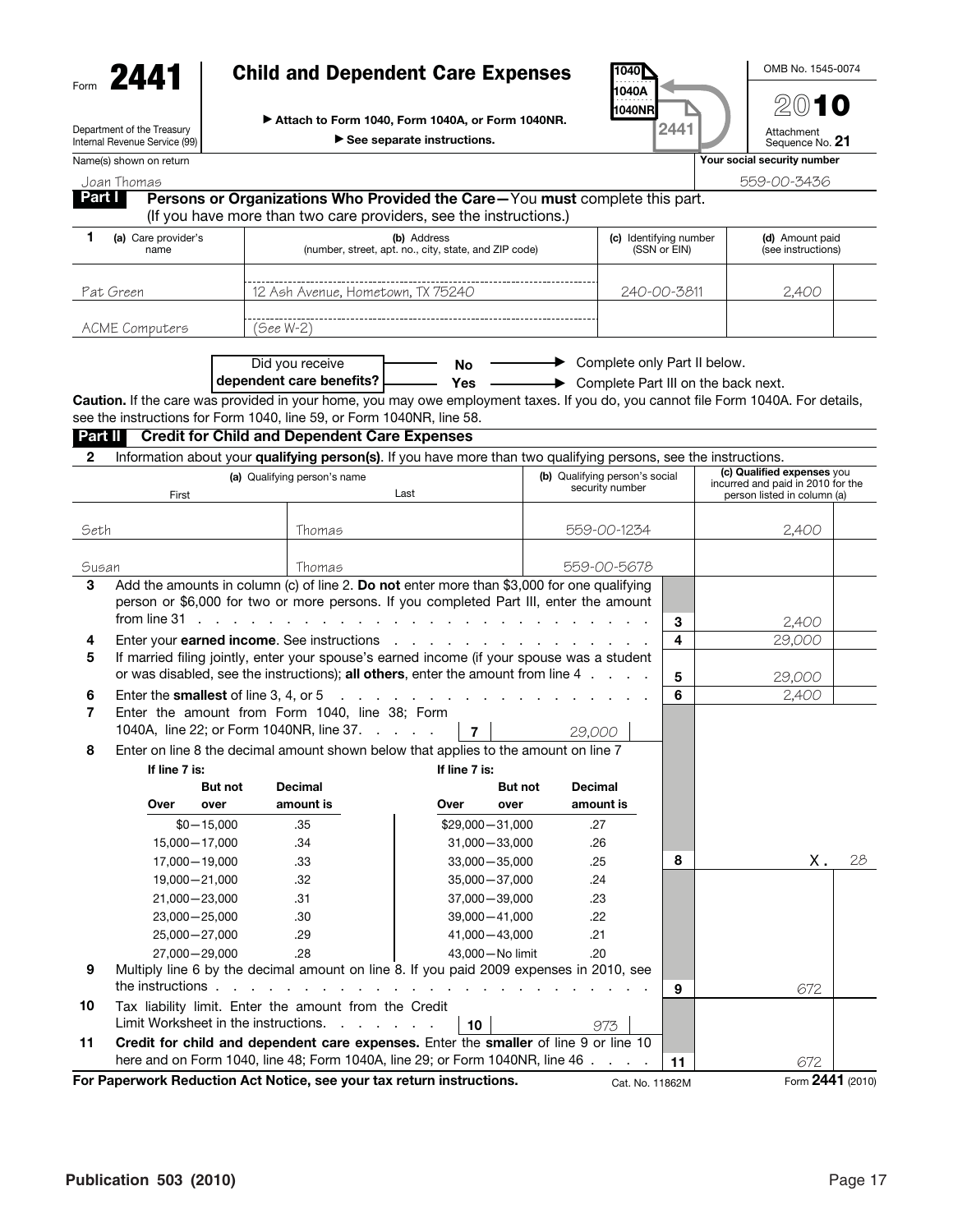|    | Form 2441 (2010)                                                                                                                                                                                                                                                                                                                                                                                                                                 |    |                                                                                      |       | Page 2 |
|----|--------------------------------------------------------------------------------------------------------------------------------------------------------------------------------------------------------------------------------------------------------------------------------------------------------------------------------------------------------------------------------------------------------------------------------------------------|----|--------------------------------------------------------------------------------------|-------|--------|
|    | Part III<br><b>Dependent Care Benefits</b>                                                                                                                                                                                                                                                                                                                                                                                                       |    |                                                                                      |       |        |
|    | 12 Enter the total amount of dependent care benefits you received in 2010. Amounts you<br>received as an employee should be shown in box 10 of your Form(s) W-2. Do not include<br>amounts reported as wages in box 1 of Form(s) W-2. If you were self-employed or a<br>partner, include amounts you received under a dependent care assistance program from                                                                                     |    | 12                                                                                   | 3,000 |        |
|    | 13 Enter the amount, if any, you carried over from 2009 and used in 2010 during the grace<br>period. See instructions.<br>de la caractería de la caractería de la caractería                                                                                                                                                                                                                                                                     |    |                                                                                      | 13    |        |
|    | 14 Enter the amount, if any, you forfeited or carried forward to 2011. See instructions                                                                                                                                                                                                                                                                                                                                                          |    |                                                                                      | 14    |        |
|    | 15 Combine lines 12 through 14. See instructions<br>and the company of the company of<br>16 Enter the total amount of qualified expenses incurred                                                                                                                                                                                                                                                                                                |    |                                                                                      | 15    | 3,000  |
|    | in 2010 for the care of the qualifying person(s) $\ldots$ .                                                                                                                                                                                                                                                                                                                                                                                      | 16 | 5,400                                                                                |       |        |
|    | 17 Enter the smaller of line 15 or 16.                                                                                                                                                                                                                                                                                                                                                                                                           | 17 | 3,000                                                                                |       |        |
|    | 18 Enter your earned income. See instructions<br>19 Enter the amount shown below that applies<br>to you.                                                                                                                                                                                                                                                                                                                                         | 18 | 29,000                                                                               |       |        |
|    | . If married filing jointly, enter your<br>spouse's earned income (if<br>your<br>spouse was a student or was disabled,<br>see the instructions for line 5).                                                                                                                                                                                                                                                                                      | 19 | 29,000                                                                               |       |        |
|    | . If married filing separately, see<br>instructions.                                                                                                                                                                                                                                                                                                                                                                                             |    |                                                                                      |       |        |
|    | • All others, enter the amount from line 18.                                                                                                                                                                                                                                                                                                                                                                                                     |    |                                                                                      |       |        |
|    | 20 Enter the smallest of line 17, 18, or 19.<br><b>Service</b> State                                                                                                                                                                                                                                                                                                                                                                             | 20 | 3,000                                                                                |       |        |
| 21 | Enter \$5,000 (\$2,500 if married filing separately and<br>you were required to enter your spouse's earned                                                                                                                                                                                                                                                                                                                                       |    |                                                                                      |       |        |
|    | income on line 19). $\ldots$ $\ldots$ $\ldots$ $\ldots$ $\ldots$                                                                                                                                                                                                                                                                                                                                                                                 | 21 | 5.000                                                                                |       |        |
|    | 22 Is any amount on line 12 from your sole proprietorship or partnership? (Form 1040A filers<br>go to line 25.)                                                                                                                                                                                                                                                                                                                                  |    |                                                                                      |       |        |
|    | $\boxed{\triangleright}$ No. Enter -0-.                                                                                                                                                                                                                                                                                                                                                                                                          |    |                                                                                      |       |        |
|    | Yes. Enter the amount here                                                                                                                                                                                                                                                                                                                                                                                                                       |    |                                                                                      | 22    | $-0-$  |
|    | 23 Subtract line 22 from line 15                                                                                                                                                                                                                                                                                                                                                                                                                 | 23 | 3.000                                                                                |       |        |
|    | 24 Deductible benefits. Enter the smallest of line 20, 21, or 22. Also, include this amount on                                                                                                                                                                                                                                                                                                                                                   |    |                                                                                      |       |        |
|    | the appropriate line(s) of your return. See instructions                                                                                                                                                                                                                                                                                                                                                                                         |    |                                                                                      | 24    | - 0 -  |
|    | 25 Excluded benefits. Form 1040 and 1040NR filers: If you checked "No" on line 22, enter                                                                                                                                                                                                                                                                                                                                                         |    |                                                                                      |       |        |
|    | the smaller of line 20 or 21. Otherwise, subtract line 24 from the smaller of line 20 or line                                                                                                                                                                                                                                                                                                                                                    |    |                                                                                      |       |        |
|    | 21. If zero or less, enter -0-. Form 1040A filers: Enter the smaller of line 20 or line 21                                                                                                                                                                                                                                                                                                                                                       |    |                                                                                      | 25    | 3.000  |
|    | 26 Taxable benefits. Form 1040 and 1040NR filers: Subtract line 25 from line 23. If zero or<br>less, enter -0-. Also, include this amount on Form 1040, line 7; or Form 1040NR, line 8. On<br>the dotted line next to Form 1040, line 7; or Form 1040NR, line 8, enter "DCB."<br>Form 1040A filers: Subtract line 25 from line 15. Also, include this amount on Form 1040A,<br>line 7. In the space to the left of line 7, enter "DCB". $\ldots$ |    |                                                                                      | 26    |        |
|    |                                                                                                                                                                                                                                                                                                                                                                                                                                                  |    |                                                                                      |       | - 0 -  |
|    |                                                                                                                                                                                                                                                                                                                                                                                                                                                  |    | To claim the child and dependent care<br>credit, complete lines 27 through 31 below. |       |        |
| 27 | Enter \$3,000 (\$6,000 if two or more qualifying persons)                                                                                                                                                                                                                                                                                                                                                                                        |    |                                                                                      | 27    | 6,000  |
|    | 28 Form 1040 and 1040NR filers: Add lines 24 and 25. Form 1040A filers: Enter the amount                                                                                                                                                                                                                                                                                                                                                         |    |                                                                                      |       |        |
|    | from line 25.                                                                                                                                                                                                                                                                                                                                                                                                                                    |    |                                                                                      | 28    | 3,000  |
| 29 | Subtract line 28 from line 27. If zero or less, stop. You cannot take the credit.<br><b>Exception.</b> If you paid 2009 expenses in 2010, see the instructions for line 9                                                                                                                                                                                                                                                                        |    |                                                                                      | 29    | 3,000  |
|    | 30 Complete line 2 on the front of this form. Do not include in column (c) any benefits shown                                                                                                                                                                                                                                                                                                                                                    |    |                                                                                      |       |        |

on line 28 above. Then, add the amounts in column (c) and enter the total here. . . .. **30** 

and complete lines 4 through 11 . . . . . . . . . . . . . . . . . . .. **31** 

**31** Enter the **smaller** of line 29 or 30. Also, enter this amount on line 3 on the front of this form

Form **2441** (2010)

2,400

2,400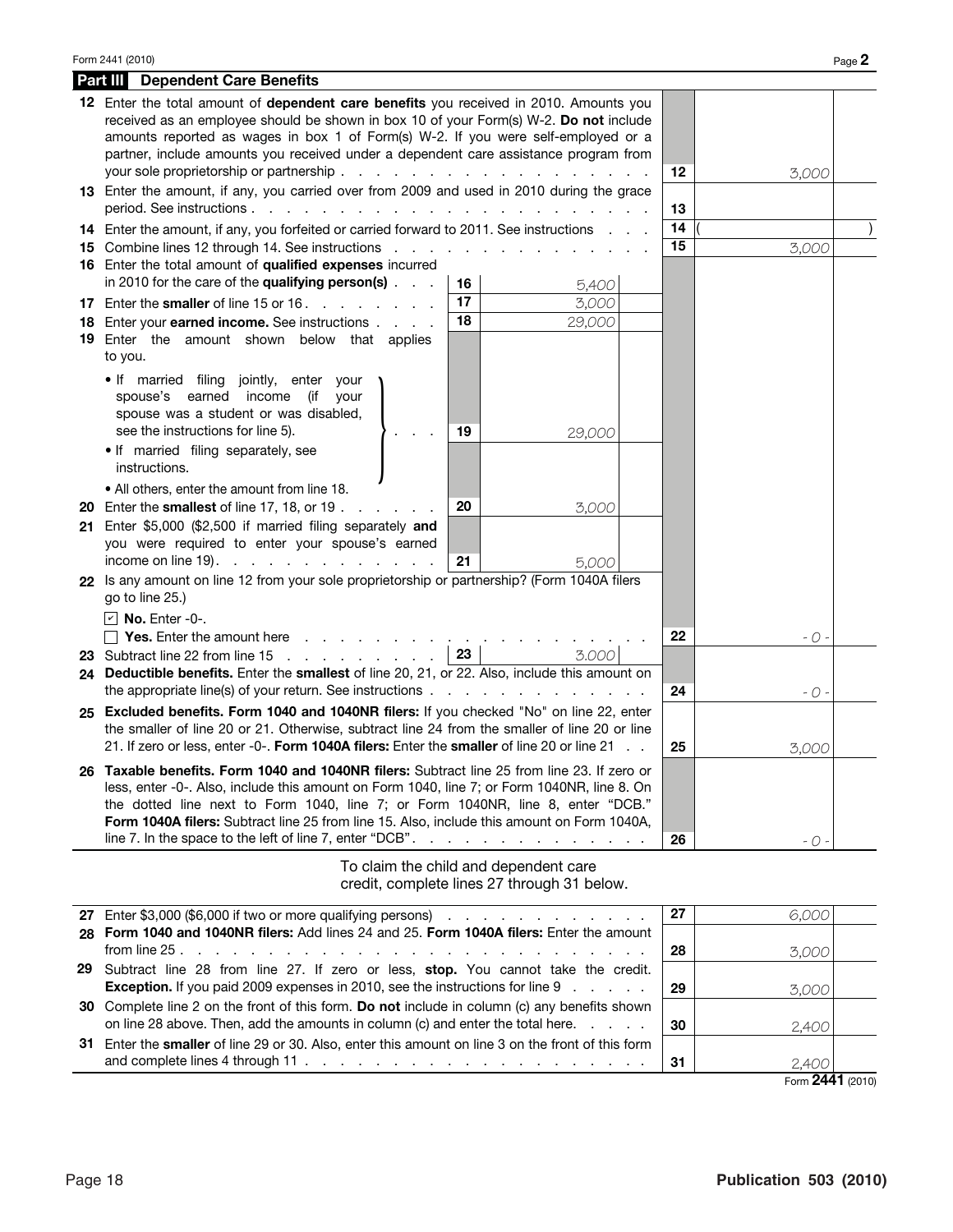publications and forms, ask tax questions, and get informa-<br>tion from the IRS in several ways. By selecting the method<br>that is best for you, you will have quick and easy access to call IRS office.

**Contacting your Taxpayer Advocate**. The Taxpayer<br>Advocate Service (TAS) is an independent organization<br>Max Services, is your guide to IRS services and resources.<br>Advocate Service (TAS) is an independent organization<br>withi

- The Taxpayer Advocate Service is your voice at the
- Our service is free, confidential, and tailored to meet
- You may be eligible for our help if you have tried to
- The mancial difficulty or significant cost, including the cost<br>of professional representation. This includes busi-<br>nesses as well as individuals.<br>As part of the TCE program, AARP offers the Tax-Aide
- Our employees know the IRS and how to navigate it. If you qualify for our help, we'll assign your case to site, call 1-888-227-7669 or visit AARP's website at an advocate who will listen to your problem, help you www.aarp.org/money/taxaide. lem is resolved. **Internet.** You can access the IRS website at
- We have at least one local taxpayer advocate in IRS.gov 24 hours a day, 7 days a week to: every state, the District of Columbia, and Puerto Rico. You can call your local advocate, whose number is in your phone book, in Pub. 1546, Taxpayer  $\bullet$  F-file your return. Find out about commercial tax our website at *www.irs.gov/advocate*. You can also ble taxpayers. call our toll-free line at 1-877-777-4778 or TTY/TDD<br>1-800-829-4059.
- $\bullet$  You can learn about your rights and responsibilities  $\qquad \qquad$  hours after the IRS acknowledges receipt of your youtube.com/tasnta and our Facebook page at www. your 2010 tax return available so you can provide tweets at www.twitter.com/YourVoiceAtIRS. the exact whole dollar amount of your refund.

**Low Income Taxpayer Clinics (LITCs).** The Low In-<br>come Taxpayer Clinic program serves individuals who tions, and publications. have a problem with the IRS and whose income is below a **•** Order IRS products online. certain level. LITCs are independent from the IRS. Most • Research your tax questions online. LITCs can provide representation before the IRS or in court on audits, tax collection disputes, and other issues • Search publications online by topic or keyword.

for free or a small fee. If an individual's native language is **How To Get Tax Help** not English, some clinics can provide multilingual information about taxpayer rights and responsibilities. For more You can get help with unresolved tax issues, order free information, see Publication 4134, Low Income Taxpayer<br>publications and forms, ask tax questions, and get informa. Clinic List. This publication is available at IRS.g

tax help. **Free tax services.** Publication 910, IRS Guide to Free

The Taxpayer Advocate Service is your voice at the available on request in a variety of alternative formats for<br>IRS. people with disabilities.

Our service is free, confidential, and tailored to meet **Free help with your return.** Free help in preparing your your needs.<br>return is available nationwide from IRS-trained volunteers. The Volunteer Income Tax Assistance (VITA) program is resolve your tax problem through normal IRS chan- designed to help low-income taxpayers and the Tax Counnels and have gotten nowhere, or you believe an seling for the Elderly (TCE) program is designed to assist IRS procedure just isn't working as it should. taxpayers age 60 and older with their tax returns. Many ■ We help taxpayers whose problems are causing fi-<br>■ let you linew she that free electronic filing and all volunteers will

counseling program. To find the nearest AARP Tax-Aide

understand what needs to be done to resolve it, and For more information on these programs, go to IRS.gov stay with you every step of the way until your prob- and enter keyword "VITA" in the upper right-hand corner.



- Advocate Service—Your Voice at the IRS, and on preparation and *e-file* services available free to eligi-
- Check the status of your 2010 refund. Go to IRS.gov and click on Where's My Refund. Wait at least 72 as a taxpayer by visiting our online tax toolkit at e-filed return, or 3 to 4 weeks after mailing a paper www.taxtoolkit.irs.gov. You can get updates on hot return. If you filed Form 8379 with your return, wait tax topics by visiting our YouTube channel at www. 14 weeks (11 weeks if you filed electronically). Have facebook.com/YourVoiceAtIRS, or by following our your social security number, your filing status, and
	- Download forms, including talking tax forms, instruc-
	-
	-
	-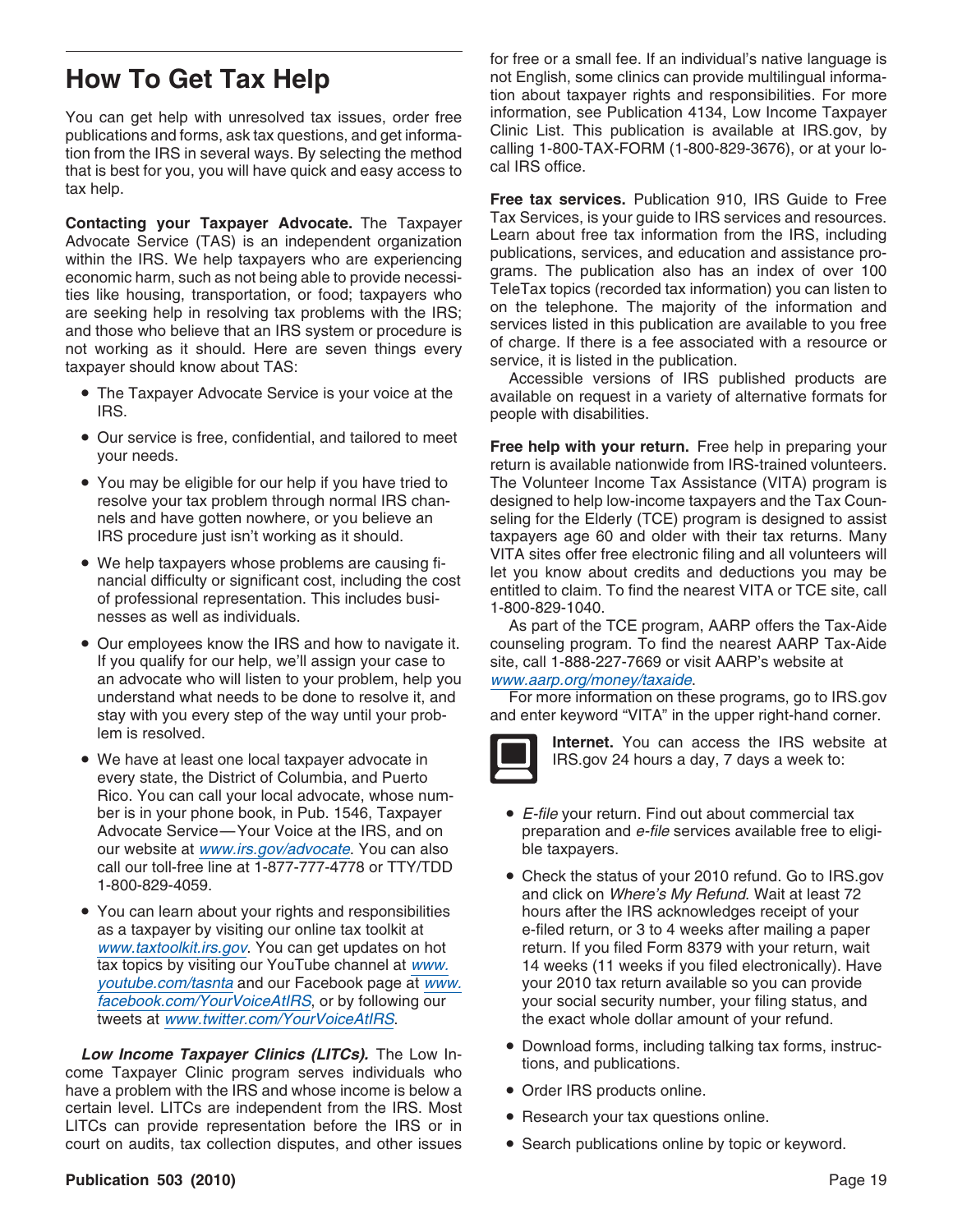- Use the online Internal Revenue Code, regulations, • Other refund information. To check the status of a or other official guidance. prior-year refund or amended return refund, call
- View Internal Revenue Bulletins (IRBs) published in
- 
- 
- Sign up to receive local and national tax news by a short survey at the end of the call.
- Get information on starting and operating a small **ability of a**ble on a walk-in basis. business.



- Ordering forms, instructions, and publications. Call from a CD or photocopy from reproducible proofs. your order within 10 days. search purposes.
- 
- Solving problems. You can get face-to-face help<br>solving tax problems every business day in IRS Tax-<br>payer Assistance Centers. An employee can explain<br>IRS letters, request adjustments to your account, or<br>IRS letters, requ
- 
- TeleTax topics. Call 1-800-829-4477 to listen to
- acknowledges receipt of your e-filed return, or 3 to 4 Service. weeks after mailing a paper return. If you filed Form number, your filing status, and the exact whole dollar your request is received. amount of your refund. If you check the status of your refund and are not given the date it will be Internal Revenue Service issued, please wait until the next week before check- 1201 N. Mitsubishi Motorway ing back. Bloomington, IL 61705-6613

1-800-829-1040.

the last few years. *Evaluating the quality of our telephone services.* To • Figure your withholding allowances using the with- ensure IRS representatives give accurate, courteous, and holding calculator online at www.irs.gov/individuals. professional answers, we use several methods to evaluate • Determine if Form 6251 must be filed by using our **the quality of our telephone services.** One method is for a •<br>• Determine if Form 6251 must be filed by using our Determine if Form 6251 must be filed by using our second IRS representative to listen in on or record random<br>Alternative Minimum Tax (AMT) Assistant. telephone calls. Another is to ask some callers to complete



email. **Walk-in.** Many products and services are avail-

- Products. You can walk in to many post offices, libraries, and IRS offices to pick up certain forms, **Phone.** Many services are available by phone. instructions, and publications. Some IRS offices, libraries, grocery stores, copy centers, city and county government offices, credit unions, and office supply stores have a collection of products available to print 1-800-TAX -FORM (1-800-829-3676) to order cur- Also, some IRS offices and libraries have the Interrent-year forms, instructions, and publications, and nal Revenue Code, regulations, Internal Revenue prior-year forms and instructions. You should receive Bulletins, and Cumulative Bulletins available for re-
- Asking tax questions. Call the IRS with your tax Services. You can walk in to your local Taxpayer questions at 1-800-829-1040. Assistance Center every business day for personal, **6** Solving problems. You can get face-to-face help **the example of the solving problems**. You can get face-to-face help **face-to-face tax help. An employee can explain IRS** letters, request adjustments to your tax account find the number, go to www.irs.gov/localcontacts or where you can spread out your records and talk with look in the phone book under United States Govern- an IRS representative face-to-face. No appointment ment, Internal Revenue Service. it is necessary—just walk in. If you prefer, you can call your local Center and leave a message requesting<br>an appointment to resolve a tax account issue. A • TTY/TDD equipment. If you have access to TTY/<br>TDD equipment, call 1-800-829-4059 to ask tax<br>questions or to order forms and publications.<br>days to schedule an in-person appointment at your convenience. If you have an ongoing, complex tax pre-recorded messages covering various tax topics. account problem or a special need, such as a disability, an appointment can be requested. All other<br>Refund information. To check the status of your<br>Fall of the result is bandled without an appointment. To Example and the state states of your states will be handled without an appointment. To 2010 refund, call 1-800-829-1954 or 1-800-829-4477 find the number of your local office, go to fautomated refund information 24 hours a

8379 with your return, wait 14 weeks (11 weeks if<br>you filed electronically). Have your 2010 tax return<br>available so you can provide your social security<br>should receive a response within 10 days after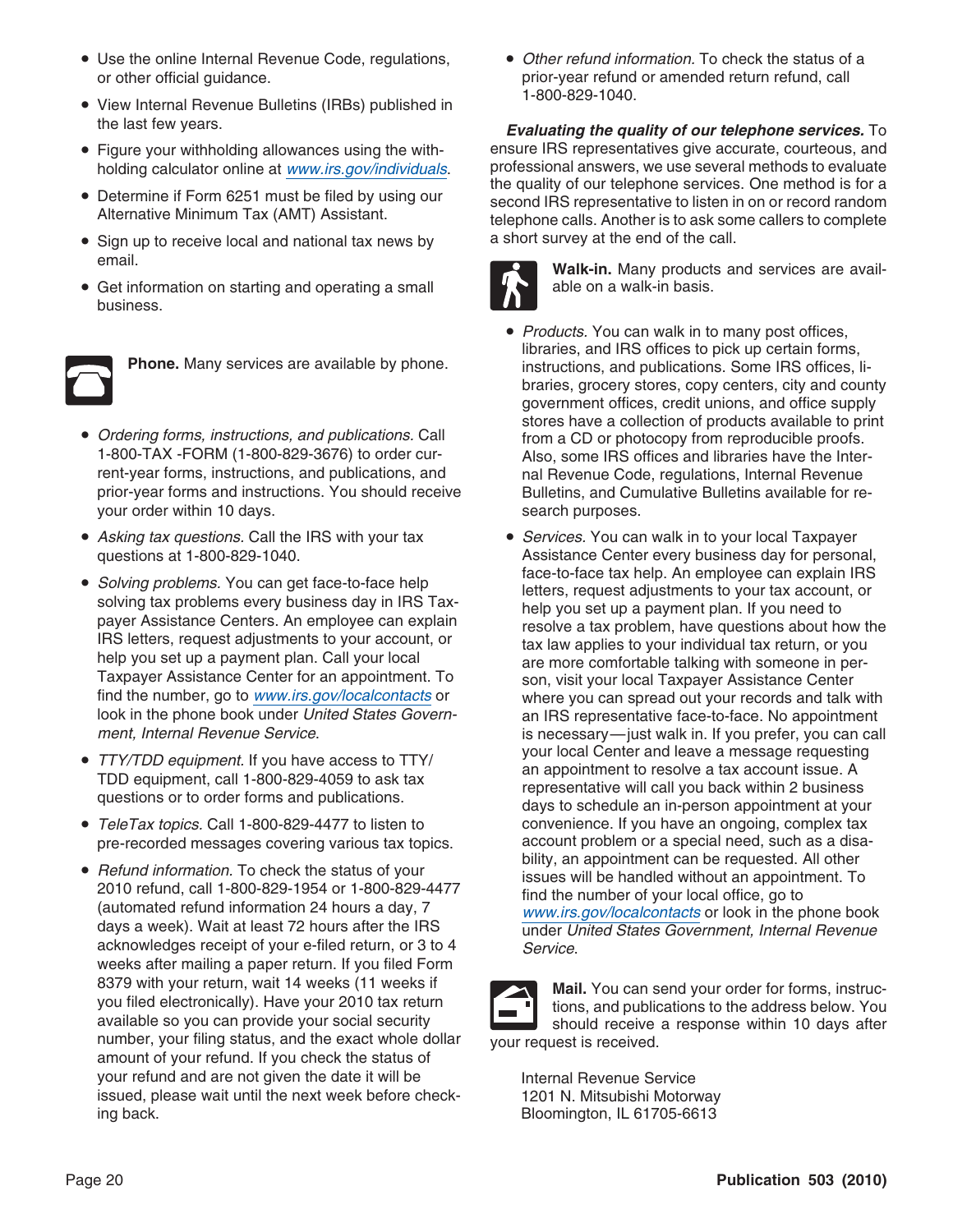

1796, IRS Tax Products DVD, and obtain: •

- Current-year forms, instructions, and publications. •
- Prior-year forms, instructions, and publications.
- Tax Map: an electronic research tool and finding aid.  $2011$ .
- Tax law frequently asked questions. 2011.
- Tax Topics from the IRS telephone response sys-
- Internal Revenue Code-Title 26 of the U.S. Code.
- **DVD for tax products.** You can order Publication Fill-in, print, and save features for most tax forms.
	- Internal Revenue Bulletins.
	- Toll-free and email technical support.
	- Two releases during the year. - The first release will ship the beginning of January
		- The final release will ship the beginning of March<br>2011.

Tax Topics from the IRS telephone response sys-<br>
Purchase the DVD from National Technical Information<br>
Service (NTIS) at www.irs.gov/cdorders for \$30 (no handling fee) or call 1-877-233-6767 toll free to buy the DVD for \$30 (plus a \$6 handling fee).

To help us develop a more useful index, please let us know if you have ideas for index entries. **Index** See "Comments and Suggestions" in the "Introduction" for the ways you can reach us.

| <b>Adoption:</b>                 |  |
|----------------------------------|--|
| Taxpayer identification          |  |
|                                  |  |
|                                  |  |
| Alternative minimum tax          |  |
|                                  |  |
| Amount of credit 11-12           |  |
| Limit on  12                     |  |
| <b>Assistance</b> (See Tax help) |  |

| Calculation of credit  9-12      | $\mu$ , $\mu$ , $\mu$ , $\mu$ , $\mu$ , $\mu$ , $\mu$ , $\mu$ , $\mu$<br>care for self  3 | F              |
|----------------------------------|-------------------------------------------------------------------------------------------|----------------|
|                                  | Spouse  3, 5, 6, 10                                                                       | F)             |
|                                  | Divorced parents  3                                                                       | Fi             |
| Care:                            | Dollar limit  11                                                                          | Fi             |
| Dependent care benefits  2, 9,   | Reduced dollar limit 2, 11                                                                |                |
| 13                               |                                                                                           |                |
| Employer-provided benefits 9     | Due diligence  8                                                                          | Fi             |
| Example calculation  13          |                                                                                           |                |
|                                  | Е                                                                                         |                |
| Provider identification  8       | <b>Earned income:</b>                                                                     | F٥             |
|                                  | Dependent care benefits 9                                                                 |                |
| Children:                        |                                                                                           | F)             |
| Divorced or separated            | Limit on  10                                                                              | F <sub>(</sub> |
| parents  3                       |                                                                                           | F <sub>0</sub> |
| Physically or mentally           | Nonworking spouse 5                                                                       | F <sub>0</sub> |
|                                  | Self-employment earnings  10                                                              |                |
|                                  | Statutory employees  10                                                                   | F <sub>0</sub> |
| Work-related expense payments to |                                                                                           | F)             |
|                                  | Earned income test  3-5                                                                   |                |
| Church employee  10              | Determination 2                                                                           | F <sub>0</sub> |
| Claiming of credit 12            | Education expenses  6                                                                     | Fı             |
| Tests to claim credit  2         | <b>Employer-provided dependent care</b>                                                   | $=$            |
|                                  |                                                                                           | н              |
| Community property  10           | <b>Employment taxes  1, 7, 12</b>                                                         | н              |
|                                  |                                                                                           |                |

| м.                               |                                          | слогозгон понглюонго.                  |
|----------------------------------|------------------------------------------|----------------------------------------|
| <b>Adoption:</b>                 | Death of spouse  8                       | Employer-provided dependent care       |
| Taxpayer identification          | Dependent care benefits 2, 9             |                                        |
| $number \dots 3$                 |                                          | <b>Expenses</b> (See also Work-related |
|                                  | Example calculation  13                  |                                        |
| Alternative minimum tax          | Dependent care centers  7                | 2009 expenses paid in 2010             |
|                                  | Dependent defined  3                     | (Worksheet A)  14, 15                  |
| Amount of credit  11-12          | <b>Dependents</b> (See Qualifying person |                                        |
|                                  | test)                                    |                                        |
| <b>Assistance</b> (See Tax help) |                                          |                                        |
|                                  | Disabilities, persons with:              |                                        |
|                                  |                                          |                                        |
|                                  | Physically or mentally not able to       |                                        |
| Calculation of credit  9-12      |                                          |                                        |
|                                  | Spouse  3, 5, 6, 10                      |                                        |
|                                  |                                          |                                        |
| <b>Care:</b>                     |                                          | Figuring credit  9-12                  |
| Dependent care benefits $2, 9,$  | Reduced dollar limit 2, 11               | Earned income  3                       |
| 13                               |                                          | Examples  13                           |
| Employer-provided benefits 9     | Due diligence  8                         | <b>Filing status:</b>                  |
| Example calculation  13          |                                          | Joint return test  8                   |

| <u>ı iyyiyel iyelimcandlı 0</u><br>Qualifying person  6<br>ildren:<br>Divorced or separated<br>Physically or mentally<br>Under age 13  3<br>Work-related expense payments to<br>nurch employee 10<br>aiming of credit 12 | <b>Earned income:</b><br>Dependent care benefits 9<br>Nonworking spouse 5<br>Self-employment earnings  10<br>Statutory employees  10<br>Earned income test  3-5<br>Education expenses  6 | Claiming the credit<br><b>Form 1040A:</b><br>Claiming the credit<br>Form 2441<br>Form 4029<br>Form 4361<br>Form W-10<br>Form W-2:<br>Dependent care be<br>Form W-7<br>Free tax services |
|--------------------------------------------------------------------------------------------------------------------------------------------------------------------------------------------------------------------------|------------------------------------------------------------------------------------------------------------------------------------------------------------------------------------------|-----------------------------------------------------------------------------------------------------------------------------------------------------------------------------------------|
| Tests to claim credit  2                                                                                                                                                                                                 | <b>Employer-provided dependent care</b>                                                                                                                                                  | н                                                                                                                                                                                       |
| ommunity property  10                                                                                                                                                                                                    | <b>Employment taxes  1, 7, 12</b>                                                                                                                                                        | Help (See Tax help)                                                                                                                                                                     |

## **A D Exclusion from income:**

| Employer-provided dependent care |
|----------------------------------|
| benefits2,9                      |
| Expenses (See also Work-related  |
|                                  |
| 2009 expenses paid in 2010       |
| (Worksheet A)  14, 15            |
|                                  |
|                                  |
|                                  |
|                                  |
|                                  |
|                                  |

| <u> Januaratuuri Ul Uluan, 0 12</u> |                                              |                            |
|-------------------------------------|----------------------------------------------|----------------------------|
|                                     | Spouse  3, 5, 6, 10                          |                            |
|                                     | Divorced parents  3                          |                            |
| <b>Care:</b>                        | Dollar limit  11                             | Figuring credit  9-12      |
| Dependent care benefits  2, 9,      | Reduced dollar limit 2, 11                   | Earned income  3           |
|                                     |                                              |                            |
| Employer-provided benefits 9        | Due diligence  8                             | <b>Filing status:</b>      |
| Example calculation  13             |                                              | Joint return test  8       |
|                                     |                                              | Tests to claim credit  2   |
| Provider identification  8          |                                              | Form 1040:                 |
|                                     | <b>Earned income:</b>                        | Claiming the credit  2, 12 |
| <b>Children:</b>                    | Dependent care benefits 9                    | <b>Form 1040A:</b>         |
| Divorced or separated               |                                              |                            |
|                                     |                                              |                            |
|                                     |                                              |                            |
| Physically or mentally              | Nonworking spouse 5                          |                            |
|                                     | Self-employment earnings  10                 |                            |
|                                     | Statutory employees  10                      | Form W-2:                  |
| Work-related expense payments to    | What is not                                  | Dependent care benefits 10 |
|                                     | Earned income test  3-5                      |                            |
| Church employee  10                 | Determination                                |                            |
| Claiming of credit 12               | Education expenses  6                        | Free tax services  19      |
| To be to be a point                 | Facto La componentata al al anche al anche a |                            |

**Publication 503 (2010)** Page 21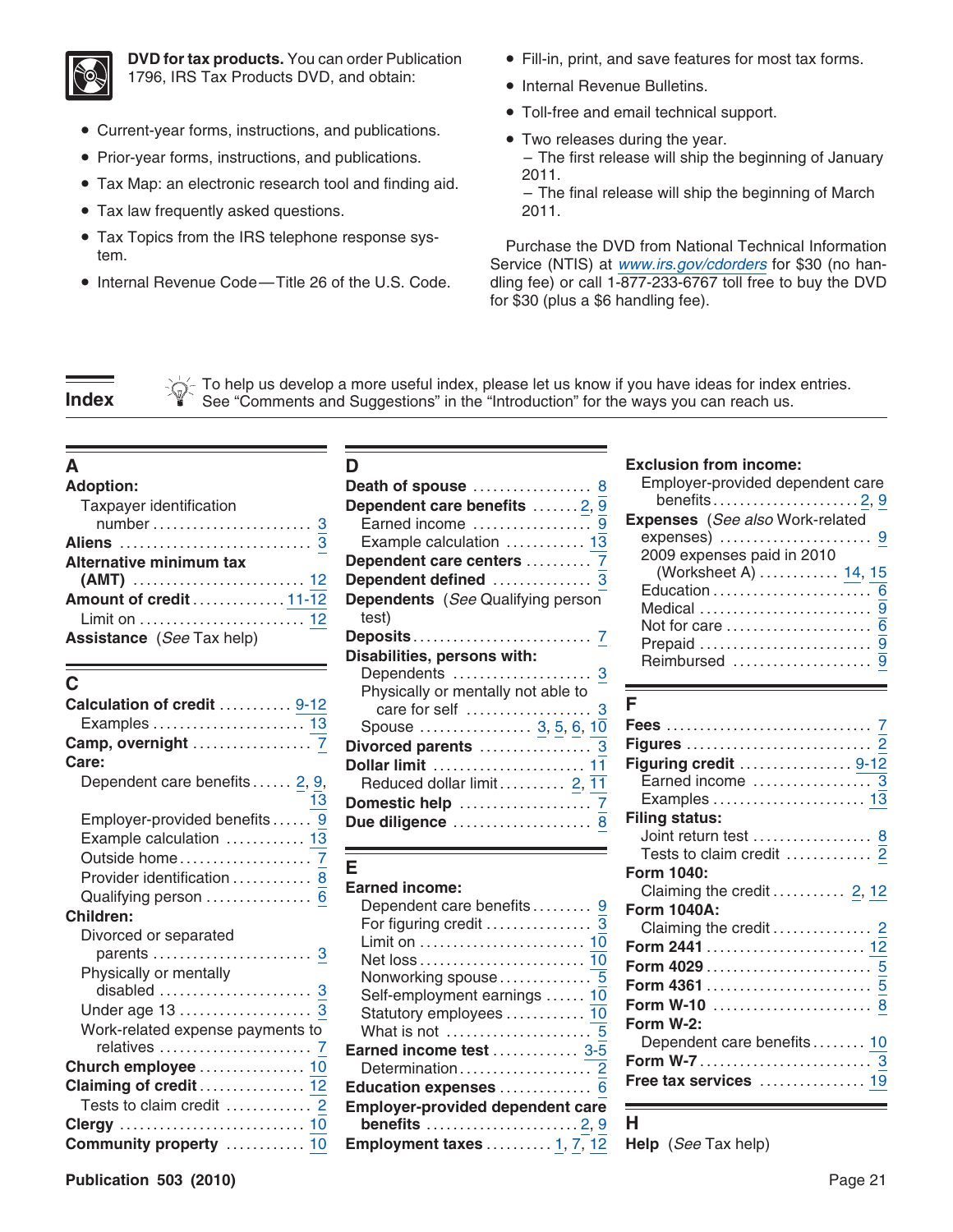| Household services  6, 7 |  |
|--------------------------|--|
| Employment taxes  12     |  |
|                          |  |

| Identification of provider  8<br>Individual taxpayer identification |  |
|---------------------------------------------------------------------|--|
| numbers (ITINs):                                                    |  |
| For aliens $\ldots \ldots \ldots \ldots \ldots \ldots$ 3            |  |
|                                                                     |  |

| Joint return test     |  |  |
|-----------------------|--|--|
| Tests to claim credit |  |  |

| Limits:               | Refusal by provider to give |
|-----------------------|-----------------------------|
| Amount of credit  12  | information                 |
|                       | Reimbursed expenses         |
| Earned income  10     | Relatives, payments to      |
| Reduced dollar  2, 11 | Religious faiths opposed to |
|                       | security programs           |
|                       |                             |

| ---                             |                                                       |                                 |
|---------------------------------|-------------------------------------------------------|---------------------------------|
|                                 | Married and living apart  8 Self-employed persons  10 | Wages, taxes on (See Employment |
| <b>Meals and lodging for</b>    | Separated parents 3, 8                                | taxes)                          |
|                                 |                                                       | Withholding:                    |
|                                 |                                                       |                                 |
|                                 | <b>Social Security</b> (See also                      | Work-related expense test  5-   |
| Missing children, photographs   | Employment taxes)  12                                 | Partly work-related expenses    |
|                                 | Religious faiths opposed to $\dots \overline{5}$      | Tests to claim credit           |
| More information (See Tax help) | Social security numbers  8                            | <b>Work-related expenses:</b>   |
|                                 |                                                       | Earned income limit             |

| Nonrefundability of credit  12 |  |
|--------------------------------|--|
| Not able to care for self:     |  |
| Qualifying person test  3      |  |
| Spouse  3, 5, 6, 10            |  |

| Part of year:             |                          |
|---------------------------|--------------------------|
| Persons qualifying for  3 |                          |
|                           | $\overline{\phantom{0}}$ |
|                           | т                        |
|                           | т                        |
|                           |                          |

Publications (See Tax help)

| Qualifying child $\ldots \ldots \ldots \ldots \ldots \quad 3$<br>Qualifying person:     |  |
|-----------------------------------------------------------------------------------------|--|
| Expenses not for care  6<br><b>Qualifying person test</b> 3<br>Tests to claim credit  2 |  |
| ₹                                                                                       |  |

| int return test 8 Recordkeeping                                                                     | Reduced dollar limit $\ldots \ldots \ldots \frac{11}{n}$ TTY/TDD information $\ldots \ldots \ldots \frac{19}{n}$                                                                     | Work-related expenses  5 |
|-----------------------------------------------------------------------------------------------------|--------------------------------------------------------------------------------------------------------------------------------------------------------------------------------------|--------------------------|
| mits:<br>Amount of credit  12<br>Dollar $\ldots\ldots\ldots\ldots\ldots\ldots\ldots\overline{11}$ . | Refusal by provider to give<br>information  8<br>Reimbursed expenses 9                                                                                                               | Unearned income  5       |
| Earned income  10<br>Reduced dollar $\ldots$ 2, $\overline{11}$                                     | <b>Relatives, payments to 2, 7</b><br>Religious faiths opposed to social<br>ooking for work $\ldots$ , $\ldots$ , $\qquad \qquad$ security programs $\ldots$ , $\ldots$ , $\qquad 5$ |                          |

## **S**

| Μ                                                       | School expenses  6                         | W                   |
|---------------------------------------------------------|--------------------------------------------|---------------------|
|                                                         | Self-employed persons  10                  | Wages, taxes        |
| Married and living apart  8                             |                                            | taxes)              |
| <b>Meals and lodging for</b>                            | Separated parents 3, 8                     | Withholding:        |
|                                                         | Separated spouse  10                       | Federal inc         |
| Medical expenses $\ldots \ldots \ldots \ldots \ldots 9$ |                                            |                     |
| Minister  10                                            | Social Security (See also                  | <b>Work-related</b> |
| Missing children, photographs                           | Employment taxes)  12                      | Partly work         |
|                                                         | Religious faiths opposed to  5             | Tests to cla        |
| More information (See Tax help)                         | Social security numbers  8                 | <b>Work-related</b> |
|                                                         | Spouse:                                    | Earned inco         |
|                                                         | Both spouses qualifying  10                | Figuring of         |
|                                                         |                                            | Medical             |
| Nonrefundability of credit  12                          | Nonworking, earned income $\overline{5}$   | Paid followi        |
| Not able to care for self:                              | Not able to care for self $\dots$ 3, 5, 6, |                     |
| Qualifying person test  3                               |                                            | Partly work         |
| Spouse  3, 5, 6, 10                                     |                                            | Prepaid             |
|                                                         |                                            | Recordkeep          |
| O                                                       | Separated  10                              | Reimburse           |
| Outside of home care  7                                 |                                            | <b>Worksheets:</b>  |
|                                                         | Surviving  10                              | 2009 exper          |
| Þ                                                       | Working  10                                | (Workshe            |
|                                                         | <b>Students:</b>                           | Filled in Wo        |
| Part of year:                                           |                                            |                     |
| Persons qualifying for  3                               |                                            |                     |
| Work or looking for work  6                             |                                            |                     |

|          | Prepaid expenses……………… $\frac{9}{2}$ Tax help ………………………… 19 |  |
|----------|-------------------------------------------------------------|--|
| Duiaanau |                                                             |  |

**Provider identification test** ......2, 8 **Taxes on wages** (See Employment **Publications** (See Tax help) taxes) **Taxpayer Advocate** ................ 19 **Q Taxpayer identification number <sup>I</sup> Qualifying child (TINs)** ......................... 1, 3 ................... <sup>3</sup> Adoption ......................... <sup>3</sup> **Identification of provider** ......... <sup>8</sup> **Qualifying person:** Aliens ............................ <sup>3</sup> **Individual taxpayer identification** Care for .......................... <sup>6</sup> Providers ........................ <sup>8</sup> **numbers (ITINs):** Expenses not for care ........... <sup>6</sup> **Temporary absence** .............. <sup>6</sup> For aliens ........................ <sup>3</sup> **Qualifying person test** ............ <sup>3</sup> **Tests to claim credit** ............ 2-9 **Inmate** ............................. <sup>5</sup> Tests to claim credit ............. <sup>2</sup> Determination.................... 2 Earned income .................. <sup>3</sup> **<sup>J</sup> <sup>R</sup>** Qualifying persons ............... <sup>3</sup> **Joint return test**................... <sup>8</sup> **Recordkeeping** Work-related expenses .......... <sup>5</sup> Tests to claim credit ............. <sup>2</sup> **requirements** .................. <sup>12</sup> **Transportation** .................... <sup>7</sup> **REDUCED Information** ............... 19

| v |  |  |  |  |  |  |  |
|---|--|--|--|--|--|--|--|

|                                                        | $R$ required dollar $\ldots \ldots \ldots$ $\ldots$ $\ldots$ $\ldots$ $\ldots$ $\ldots$ religious faiths opposed to social |  |
|--------------------------------------------------------|----------------------------------------------------------------------------------------------------------------------------|--|
| Looking for work $\,\ldots\ldots\ldots\ldots\ldots\,6$ |                                                                                                                            |  |
| Losses  10                                             |                                                                                                                            |  |
|                                                        |                                                                                                                            |  |

| Married and living apart  8                                | Self-employed persons  10                  | Wages, taxes on (See Employment         |
|------------------------------------------------------------|--------------------------------------------|-----------------------------------------|
| Meals and lodging for                                      | Separated parents 3, 8                     | taxes)                                  |
|                                                            | Separated spouse  10                       | Withholding:                            |
| Medical expenses $\ldots \ldots \ldots \ldots \ldots \, 9$ |                                            | Federal income tax  12                  |
| Minister  10                                               | Social Security (See also                  | Work-related expense test  5-7          |
| Missing children, photographs                              | Employment taxes)  12                      | Partly work-related expenses  7         |
|                                                            | Religious faiths opposed to  5             | Tests to claim credit  2                |
| More information (See Tax help)                            | Social security numbers  8                 | <b>Work-related expenses:</b>           |
|                                                            | Spouse:                                    | Earned income limit 10                  |
|                                                            | Both spouses qualifying  10                |                                         |
| N                                                          |                                            |                                         |
| Nonrefundability of credit  12                             | Nonworking, earned income  5               | Paid following year $\ldots$ 9, 12, 14, |
| Not able to care for self:                                 |                                            |                                         |
| Qualifying person test  3                                  | Not able to care for self $\dots$ 3, 5, 6, | Partly work-related expenses  7         |
| Spouse  3, 5, 6, 10                                        |                                            |                                         |
|                                                            |                                            | Recordkeeping  12                       |
| O                                                          | Separated  10<br>Student  5, 10            |                                         |
|                                                            |                                            | <b>Worksheets:</b>                      |
|                                                            |                                            | 2009 expenses paid in 2010              |
| P                                                          |                                            | (Worksheet A)  14                       |
|                                                            | <b>Students:</b><br>Full-time  5           | Filled in Worksheet A  15               |
| Part of year:                                              |                                            |                                         |
|                                                            |                                            |                                         |